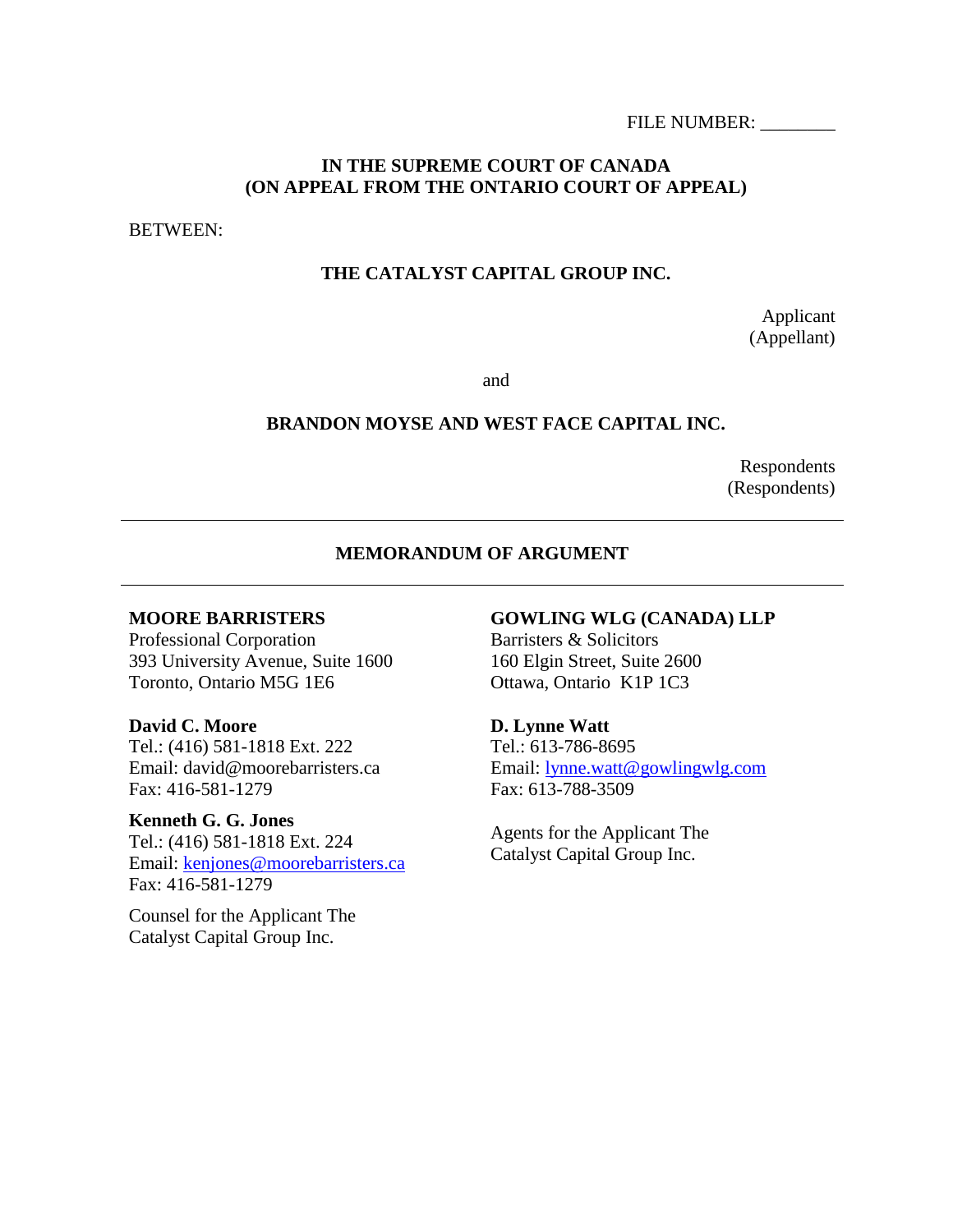#### **PART I – OVERVIEW AND STATEMENT OF FACTS**

#### **A. Overview**

1. The Catalyst Capital Group Inc. (hereinafter "**Catalyst**" or the "**Applicant**") seeks leave to appeal to this Court in respect of a narrow but important legal issue—the appropriate legal tests to be applied to determine whether spoliation has occurred in a case involving the admitted destruction of *electronically stored information* ("**ESI**") from devices whose contents were material to the issues in an action which was both contemplated, and later, underway, when the alleged spoliation occurred.

2. At trial, the Honourable Mr. Justice Newbould (hereinafter "**Justice Newbould**" or the "**Trial Judge**") held that spoliation had not been established. On appeal, the Court of Appeal for Ontario ("**OCA**") held that it was unnecessary to consider the legal issues raised by the Appellant in relation to this conclusion, because of the findings made by the Trial Judge.

3. It is respectfully submitted that the Courts below erred in law in the decisions they reached about the spoliation issues advanced by Catalyst. It is further submitted that the issues raised by the proposed appeal relate to the appropriate legal tests applicable to claims of spoliation involving ESI and that these issues are of considerable public importance—especially since these issues have not previously been considered by this Court, and because of the increasing prevalence and importance of ESI in commercial litigation. These circumstances warrant leave to appeal being granted in this case.

#### **B. Facts – The Context in which the Spoliation Issues Occurred**

4. The underlying action was based upon a claim for breach of confidence.

5. Catalyst contended that material, confidential information regarding its intended acquisition of a telecommunications company, WIND Mobile Inc., had been improperly communicated by a former employee, Brandon Moyse ("**Moyse**"), to a Catalyst competitor, West Face Capital Inc. ("**West Face**"). Its claims were succinctly summarized by the OCA in the following manner:

[1] The appellant, The Catalyst Capital Group Inc. ("Catalyst"), and the respondent, West Face Capital Inc. ("West Face"), two investment management firms, made separate efforts to acquire WIND Mobile Inc. ("WIND") in 2014. In early August, it appeared that Catalyst and the principal shareholder of WIND had reached an agreement for the sale of

[1]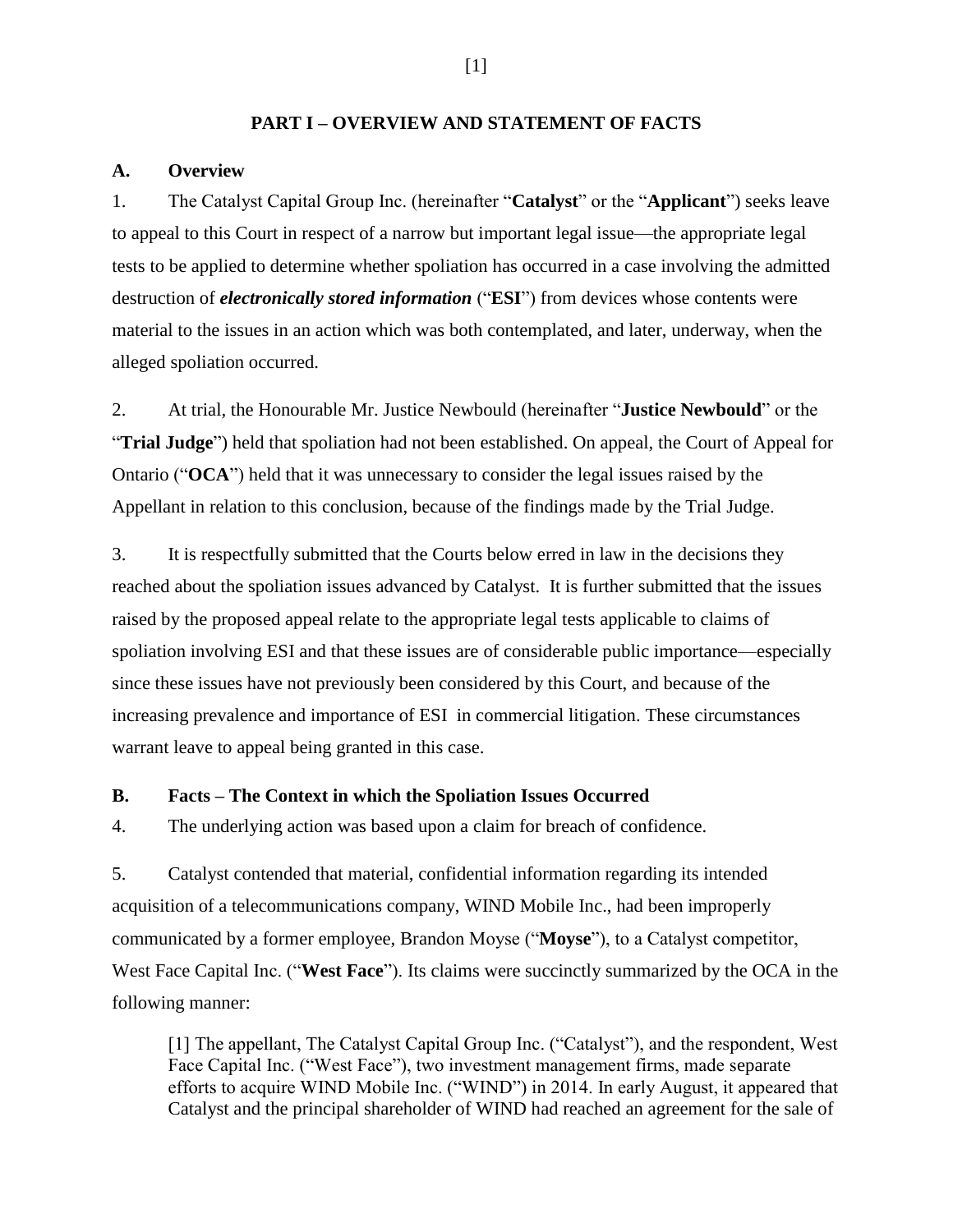WIND to Catalyst. Within days, that agreement had fallen apart and West Face, along with other entities (the "consortium") had come forward with a new, and eventually, successful bid for WIND. The consortium and West Face later sold WIND for a very substantial profit to Shaw Communications.

[2] In this lawsuit, Catalyst alleged that West Face effectively "stole" the WIND deal from Catalyst by improperly using confidential information West Face obtained about Catalyst's strategies in respect of its negotiations for the purchase of WIND. According to Catalyst's claim, the confidential information came from the respondent, Brandon Moyse ("Mr. Moyse"). He had worked for Catalyst as an analyst for about two years until May 2014 when he quit Catalyst to go to work for West Face.

[3] Mr. Moyse had worked on the WIND file while at Catalyst, although the extent of his involvement in the file was a matter of dispute in the evidence. He also actively pursued employment with West Face while at Catalyst and while involved in Catalyst's attempts to acquire WIND.

[4] In the lawsuit, Catalyst alleged that the misuse of confidential information by West Face and Mr. Moyse caused damage to Catalyst. Catalyst also sought an accounting of the profits made by West Face and the consortium when Shaw Communications purchased WIND from the consortium. $<sup>1</sup>$ </sup>

6. In addition, Catalyst sued West Face and Moyse for spoliation. This claim was also succinctly summarized by the OCA:

[5] In addition to the claims based on the misuse of confidential information, Catalyst sued West Face and Mr. Moyse for spoliation. This claim arose out of Mr. Moyse's destruction of what Catalyst claimed was relevant evidence contained on Mr. Moyse's cellphone and his personal computer. Catalyst advanced spoliation as a distinct tort claim, alleging damages equal to Catalyst's costs in pursuing the misuse of confidential information claim. Catalyst also advanced spoliation as an evidentiary rule available to assist Catalyst in proving the misuse of confidential information by West Face and Mr. Moyse.<sup>2</sup>

7. Plaintiffs in such cases are normally met with general denials and are forced to rely upon circumstantial evidence to prove their case alleging such causes of action, as outlined by Justice Guthrie in *Matrox Electronic Systems Ltd. v. Gaudreau*, [1993] Q.J. No. 1228 (S.C.) at para. 94:

In cases involving confidential business information misuse can rarely be proved by convincing direct evidence. In most cases employers must construct a web of perhaps ambiguous circumstantial evidence from which the Court may draw inferences which convince it that it is more probable than not that what employers alleged happened, did in fact take place. Against this often delicate construct of circumstantial evidence there

<sup>1</sup> Reasons of the OCA, Application for Leave to Appeal record ("**Leave Record**"), Tab 8.

<sup>2</sup> Reasons of the OCA, Leave Record, Tab 8 (underlining added).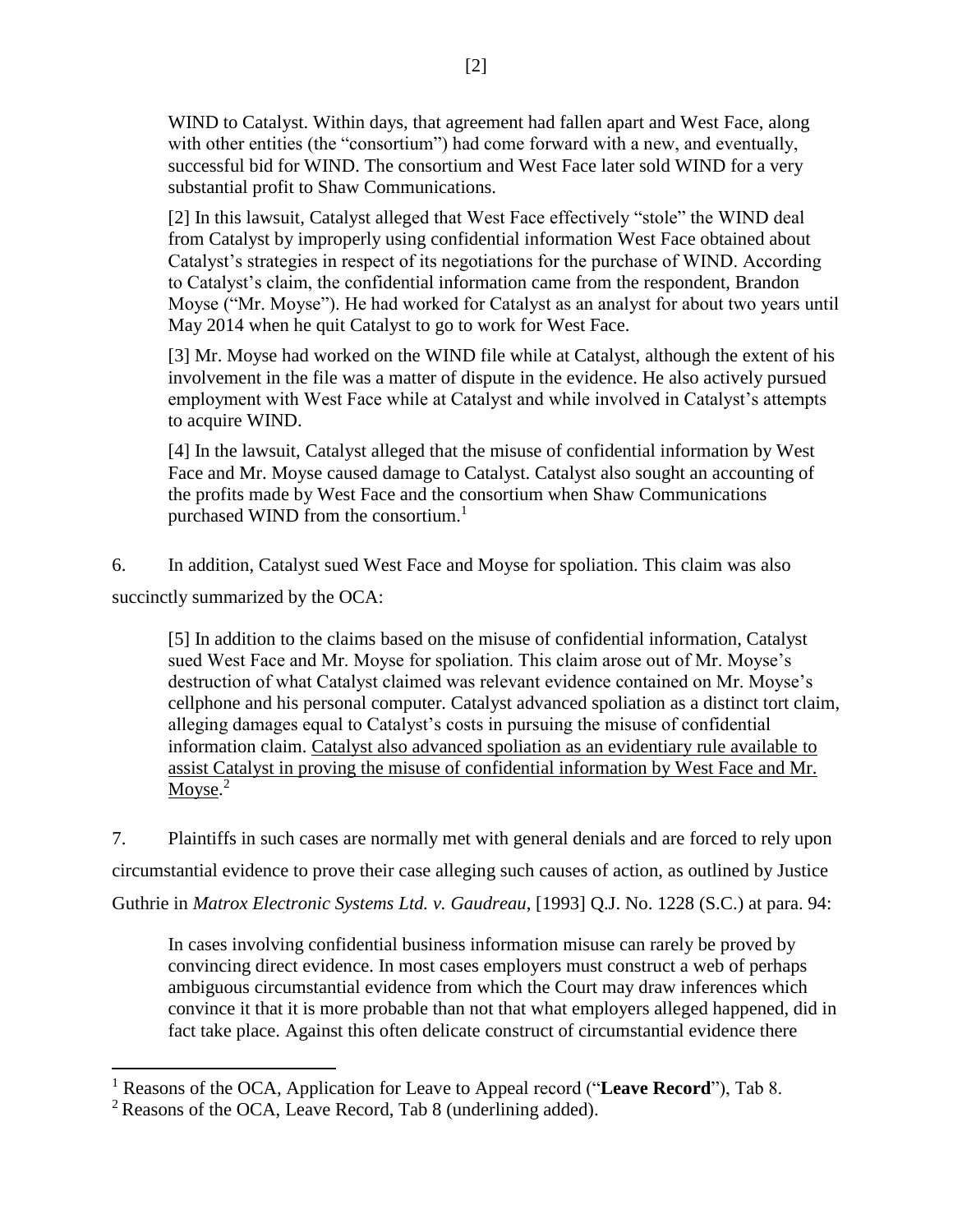frequently must be balanced the testimony of employees and their witnesses who directly deny everything.

8. In this context, the spoliation issues and their impact upon the credibility of the defendant Moyse were very important to the overall result in this case.

<span id="page-3-0"></span>9. The spoliation issues arose out of the intentional destruction of ESI by Moyse on several occasions prior to trial. There was an extensive record establishing such conduct, much of which was summarized in paragraph 10 of the March 22, 2018 Reasons for Decision of the OCA:

[10] On the first issue, whether Mr. Moyse had provided confidential information about Catalyst's strategies in respect of the acquisition of WIND to West Face, Catalyst relied heavily on inferences it claimed should be drawn from Mr. Moyse's conduct while he was pursuing employment with West Face, immediately after he left Catalyst to join West Face, and after this litigation was commenced. That evidence included the following:

- Mr. Moyse deliberately provided Catalyst's confidential information to West Face when he was trying to get a job with West Face. This information did not relate to WIND.
- **Mr. Moyse erased emails that showed he provided that confidential information to West Face;**
- **Mr. Moyse erased all of the contents of the BlackBerry Catalyst had provided to him for work purposes before he returned it to Catalyst after he quit;**
- Mr. Moyse made inaccurate and potentially misleading statements in affidavits filed on preliminary motions in this litigation;
- **Mr. Moyse deleted his internet browsing history from his personal computer and installed programs to scrub the computer registry where deletions could otherwise be detected, in the face of a court order requiring that he turn his computer over to his lawyer so that the computer could be forensically examined for the purposes of this litigation.**<sup>3</sup> [Bolding added.]

10. The first act of spoliation committed by Moyse came to light during the interlocutory proceedings which culminated in a decision of Honourable Mr. Justice Lederer dated November 10, 2014, in which the Court granted an injunction in favor of Catalyst. In that decision, Justice Lederer stated the following with respect to Moyse's erasure of emails showing that he had provided confidential information to West Face:

<sup>&</sup>lt;sup>3</sup> Reasons of the OCA, Leave Record, Tab 8.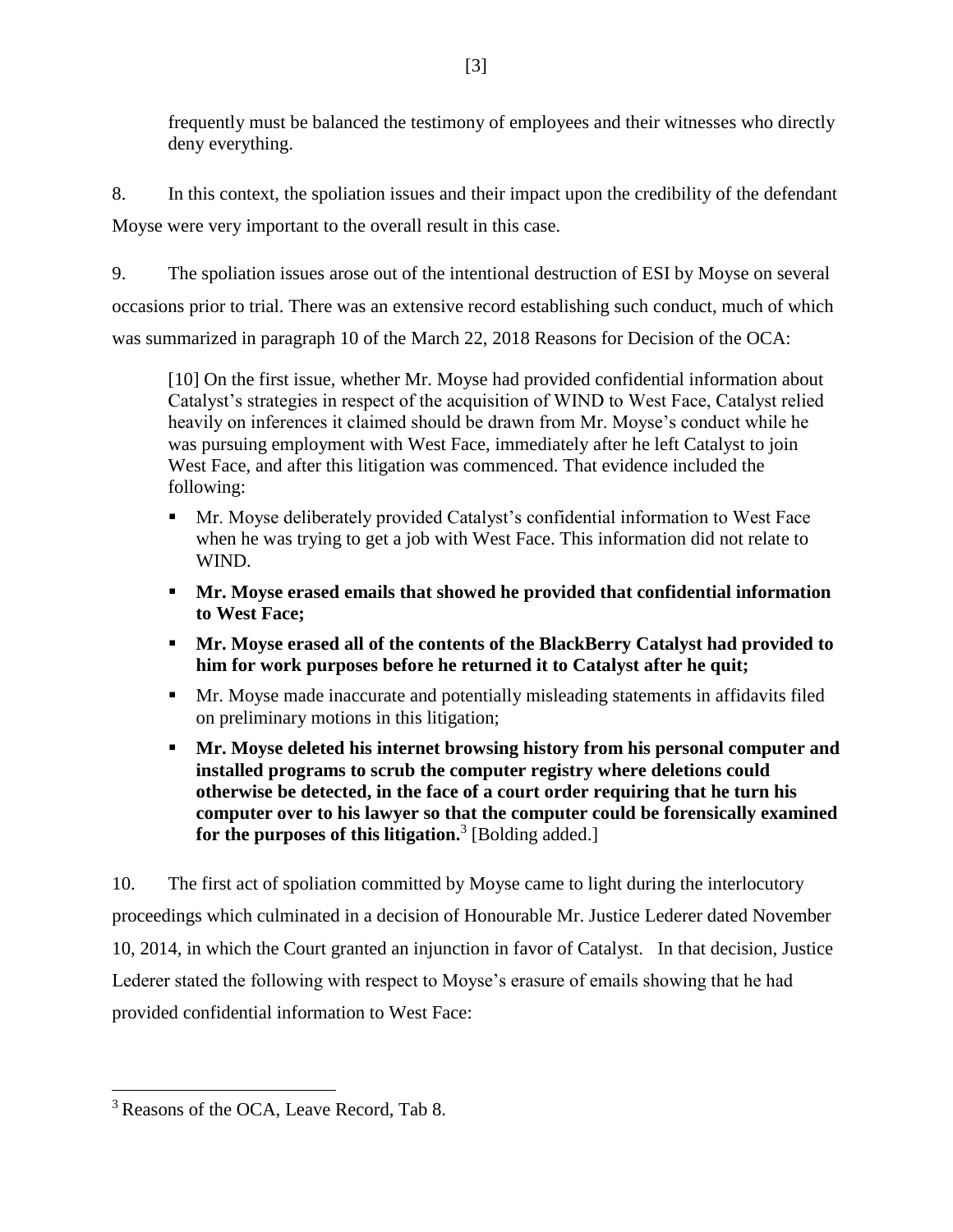[20] Similarly, Brandon Moyse knew he had sent material marked "Confidential" and "For Internal Discussion Purposes Only" to West Face. More than that, he knew that the information it contained was confidential and should not have been given to West Face. Having come to this realization, he had deleted the e-mail:

Q. Now, you yourself had actually deleted a copy of that March 27th email from your computer system, right?

A. Yes.

…

Q. And the reason you chose to delete that particular email, I take it, as opposed to other emails which you didn't delete, was because you thought that there was something perhaps improper about your having sent that email?

A. Upon, further reflection after sending it, yes.<sup>4</sup> [Underlining added.]

11. The second act of spoliation occurred shortly thereafter, when Moyse decided to wipe clean the contents of his Blackberry cell phone, which had been provided to Moyse and had been paid for by Catalyst during his employment.

12. The third and fourth acts of spoliation came to light much later and were based upon Moyse's conduct in relation to a consent order of the Honourable Mr. Justice Firestone dated July 16, 2014 ("**Firestone Order**").

13. In the Firestone Order, the Court had granted, among other things, the following relief:<sup>5</sup>

5. THIS COURT FURTHER ORDERS that Moyse shall turn over any personal computer and electronic devices owned by him or within his power or control (the "Devices") to his legal counsel, Grossman, Grossman and Gale LLP ("GGG") for the taking of a forensic image of the data stored on the Devices (the "Forensic Image"), to be conducted by a professional firm as agreed to between the parties.

7. THIS COURT FURTHER ORDERS that the Forensic Image shall be held in trust by GGG pending the outcome of the interlocutory motion.

14. The undisputed record before the Trial Judge established that, despite the terms of the Firestone Order quoted above:<sup>6</sup>

 $\overline{\phantom{a}}$ <sup>4</sup> Decision of Justice Lederer, November 10, 2014, Leave Record, Tab 15.

<sup>5</sup> Order of Firestone J., dated July 16, 2015, Leave Record, Tab 14.

<sup>6</sup> Reasons of Justice Newbould, Leave Record, Tab 4, at paras 143, 144, 148 and 149.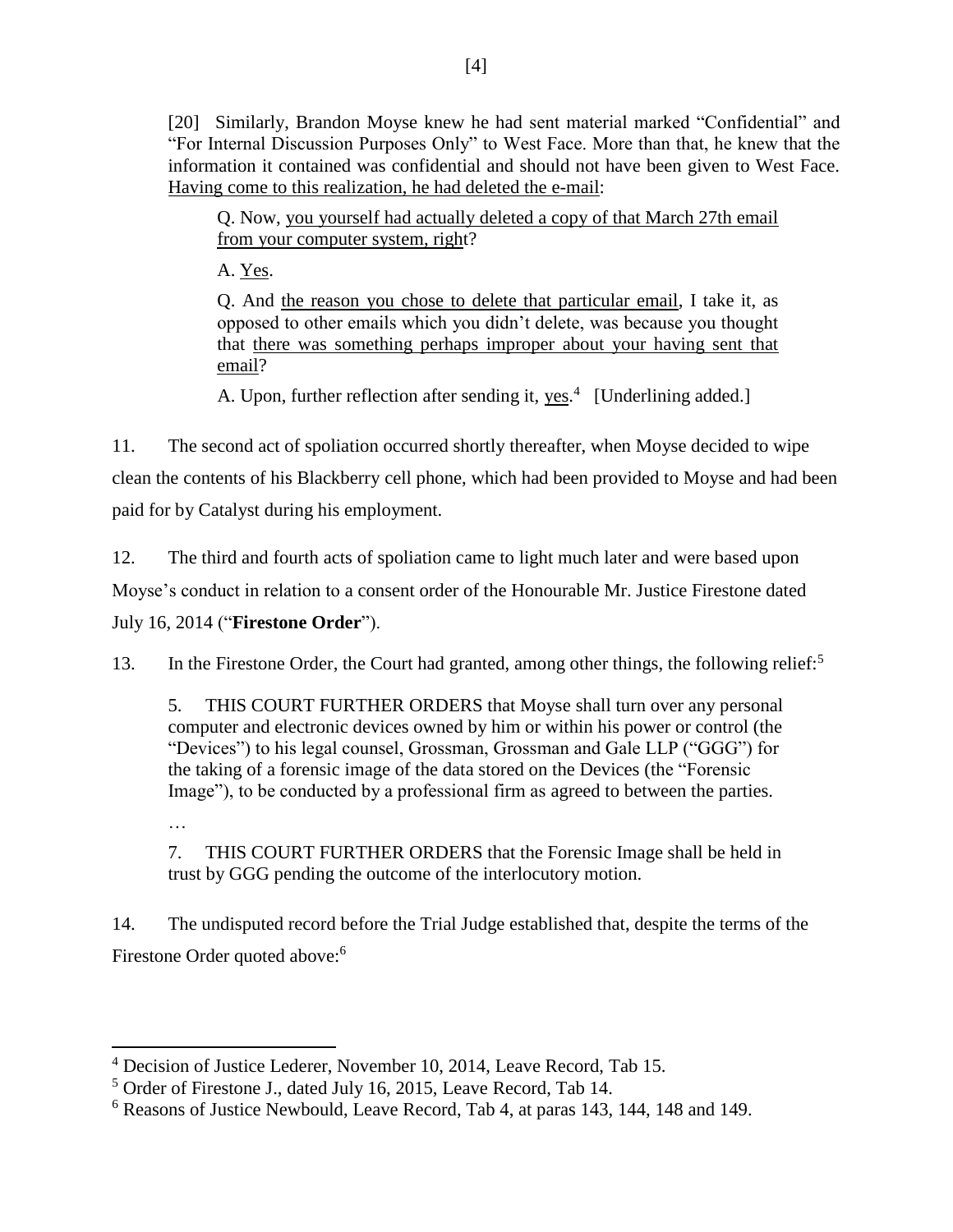- (1) Just before the Firestone Order, Moyse purchased computer software for the purpose of deleting ESI from his computer. After the Firestone Order, Moyse used that software to delete his entire browsing history before turning the computer over to his counsel for forensic imaging;
- (2) On the morning when the Firestone Order was granted, Moyse purchased a second software product which included a professional grade scrubbing program called "Secure Delete":
- (3) Moyse installed this program on his computer and accessed the "Secure Delete" program the night before he turned his computer to his lawyer pursuant to the Firestone Order;
- (4) As a result of the above acts, the entire internet browsing history on Moyse's computer was deleted. In addition, the experts called at trial could not determine whether any additional ESI had been wiped through use of the Secure Delete program.

# **PART II – STATEMENT OF ISSUES**

15. Are the errors of law asserted by the Applicant regarding the manner in which the Trial Judge and the OCA dealt with the spoliation issues reasonably arguable?

16. Are the issues sought to be raised on appeal to this Court of sufficient public importance to warrant leave to appeal being granted?

#### **PART III – STATEMENT OF ARGUMENT**

# **A. Errors of Law Committed by the Trial Judge**

<span id="page-5-0"></span>17. In dealing with Catalyst's allegations of spoliation, the Trial Judge applied the following framework:

(1) The missing evidence must be relevant;

(2) The missing evidence must have been destroyed intentionally;

(3) At the time of destruction, litigation must have been ongoing or contemplated; and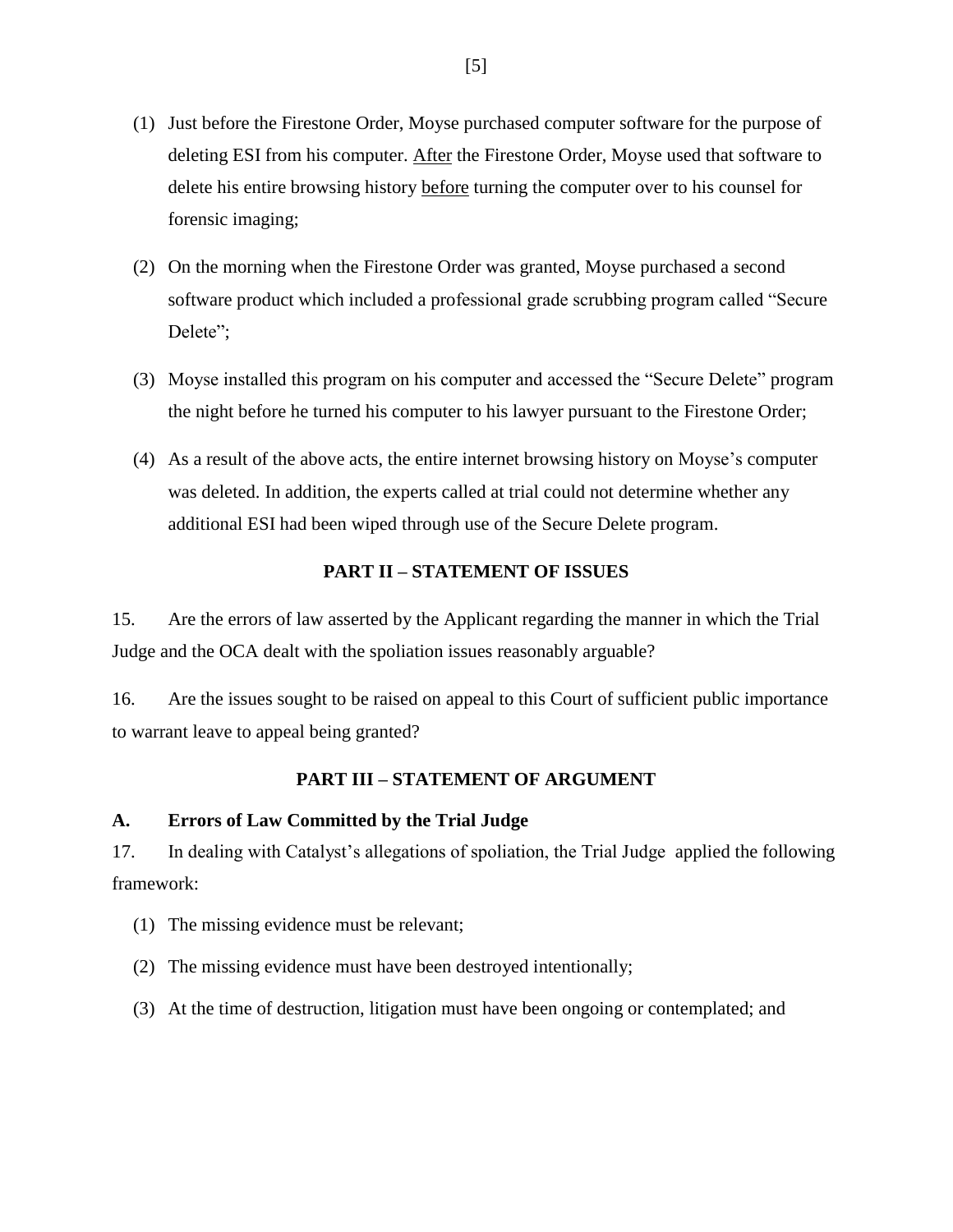(4) It must be reasonable to infer that the evidence was destroyed in order to affect the outcome of the litigation.<sup>7</sup>

18. It is respectfully submitted that in determining that spoliation had not been proved, the Trial Judge made several legal errors in his application of the above framework.

19. First, the Trial Judge erred in law by failing to apply established legal principles regarding the use of circumstantial evidence.

20. In this regard, the Trial Judge himself accepted the following rule relied upon by Catalyst regarding the use of evidence to draw inferences:

The general rule with respect to inference drawing is that the inference must be reasonably and logically drawn from a fact or group of facts established by evidence. The first step in the inference-drawing process is that the primary facts which provide the basis for the inference must be established by the evidence. Inferences can be drawn on the basis of reasonable probability.<sup>8</sup>

21. Justice Newbould also accepted the principles set out in *R. v. Morrisey* (1995), 22 O.R. (3d) 514, in which the OCA gave the following guidance as to when, in law, it is appropriate to draw such inferences:

52. A trier of fact may draw factual inferences from the evidence. The inferences must, however, be ones which can be reasonably and logically drawn from a fact or group of facts established by the evidence. An inference which does not flow logically and reasonably from established facts cannot be made and is condemned as conjecture and speculation. As Chipman J.A. put it in *R. v. White* (1994), 89 C.C.C. (3d) 336 at p. 351, 28 C.R. (4th) 160 (Nfld. C.A.):

**These cases establish that there is a distinction between conjecture and speculation on the one hand and rational conclusions from the whole of the evidence on the other. The failure to observe the distinction involves**  an error on a question of law.<sup>9</sup> [Bolding and underlining added.]

22. The above legal principles applied to all of the issues in this case—including Catalyst's claim that spoliation had occurred.

 $\overline{a}$ 

<sup>7</sup> *Nova Growth Corp. et al. v. Andrezej Roman Kepinski*, 2014 ONSC 2763 at para 35; *McDougall v. Black & Decker Canada Inc.* (2008), 440 AR 253 at para 18 (C.A.).

<sup>8</sup> Reasons of Justice Newbould, Leave Record, Tab 4, para. 74.

<sup>9</sup> Reasons of Justice Newbould, Leave Record, Tab 4, para. 75.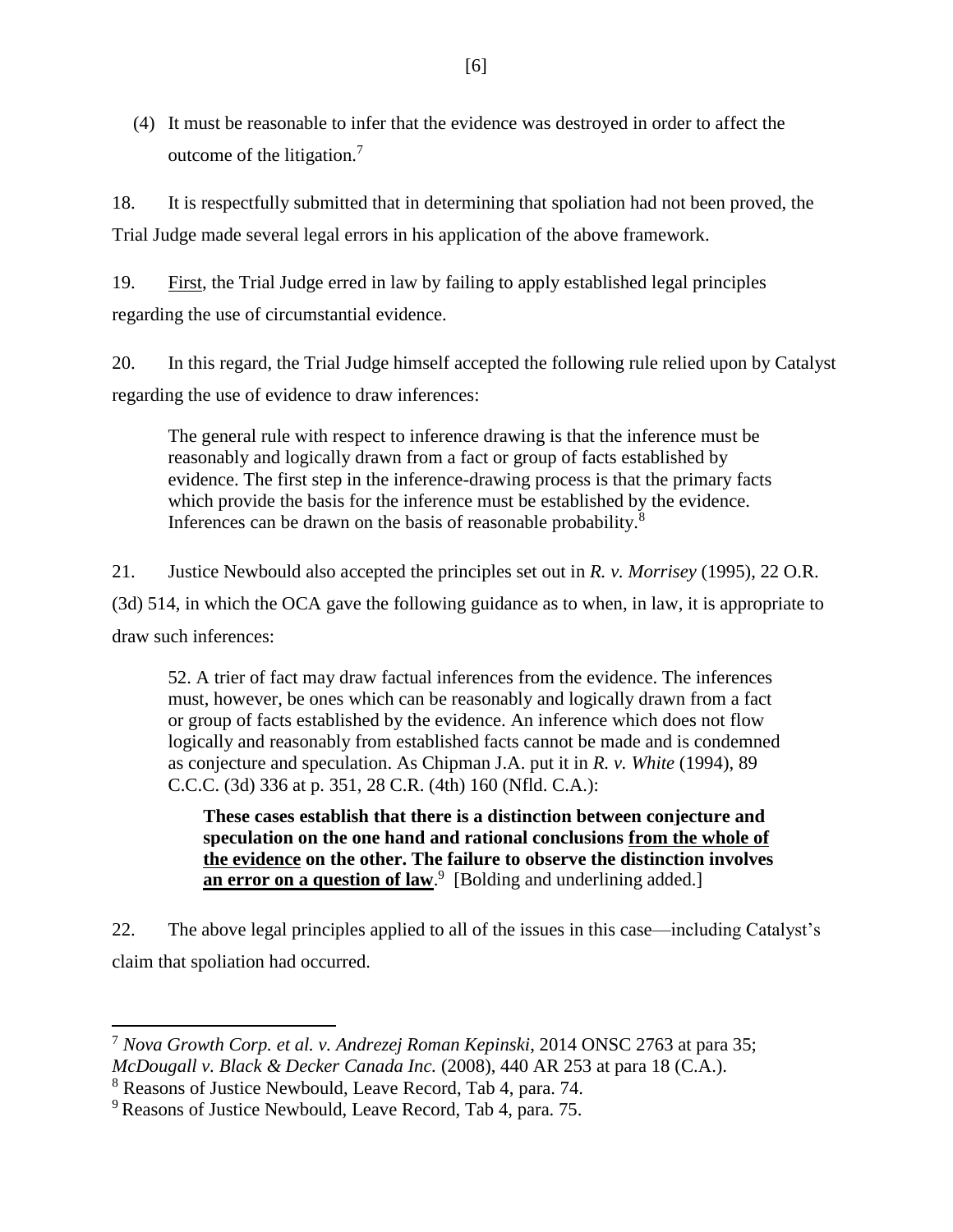23. Accordingly, it is respectfully submitted that the Trial Judge was required to identify all of the circumstantial evidence which was relevant to Moyse's conduct in relation to the allegations of spoliation and to consider the cumulative effect of that evidence as a whole. As noted above, while the spoliation allegation focused on Moyse's wiping of his personal computer the week before handing it over for third party inspection pursuant to the Firestone Order, and the installation of professional grade scrubbing software the night before the turn-over, there was a substantial body of evidence relevant to assessing this conduct, including all of the facts summarized by the OCA and listed in paragraph [9](#page-3-0) above.

24. Rather than consider the totality of all of this evidence as a whole, the Trial Judge reviewed some (but not all) of the relevant circumstances individually, and concluded that to draw the inferences argued by Catalyst with respect to the components of the spoliation would be impermissible speculation and conjecture, with  $\underline{no}$  evidentiary support.<sup>10</sup> It is respectfully submitted that these were errors of law that tainted his entire analysis.

25. Second, the Trial Judge repeatedly stated in his reasons that Moyse's actions had not resulted in the destruction of *any* relevant evidence:

- This lack of intention to destroy relevant evidence precludes any finding of spoliation resulting from the deletion of his internet browsing history.<sup>11</sup> [Underlining added.]
- Nor has Catalyst established that any evidence that might be relevant to this litigation was destroyed by the wiping of Mr. Moyse's internet browsing history.<sup>12</sup> [Underlining added.]
- I accept that Mr. Moyse had no intent to destroy relevant evidence on his BlackBerry, and there is no evidence that any relevant evidence was destroyed.<sup>13</sup> [Underlining added.]

26. In so holding, the Trial Judge failed to appreciate that the contents of Moyse's browsing history—whether it contained evidence to support the conclusions urged by Catalyst, or whether it confirmed a completely benign browsing history—was highly probative of the issues in this case. To be sure, if, as Catalyst contended, Moyse's internet browsing history revealed attempts

 $\overline{a}$ 

 $10$  Reasons of Justice Newbould, Leave Record, Tab 4, paras 162, 157, 146 and 166.

<sup>&</sup>lt;sup>11</sup> Reasons of Justice Newbould, Leave Record, Tab 4, para. 144.

<sup>&</sup>lt;sup>12</sup> Reasons of Justice Newbould, Leave Record, Tab 4, para. 147.

<sup>&</sup>lt;sup>13</sup> Reasons of Justice Newbould, Leave Record, Tab 4, para. 165.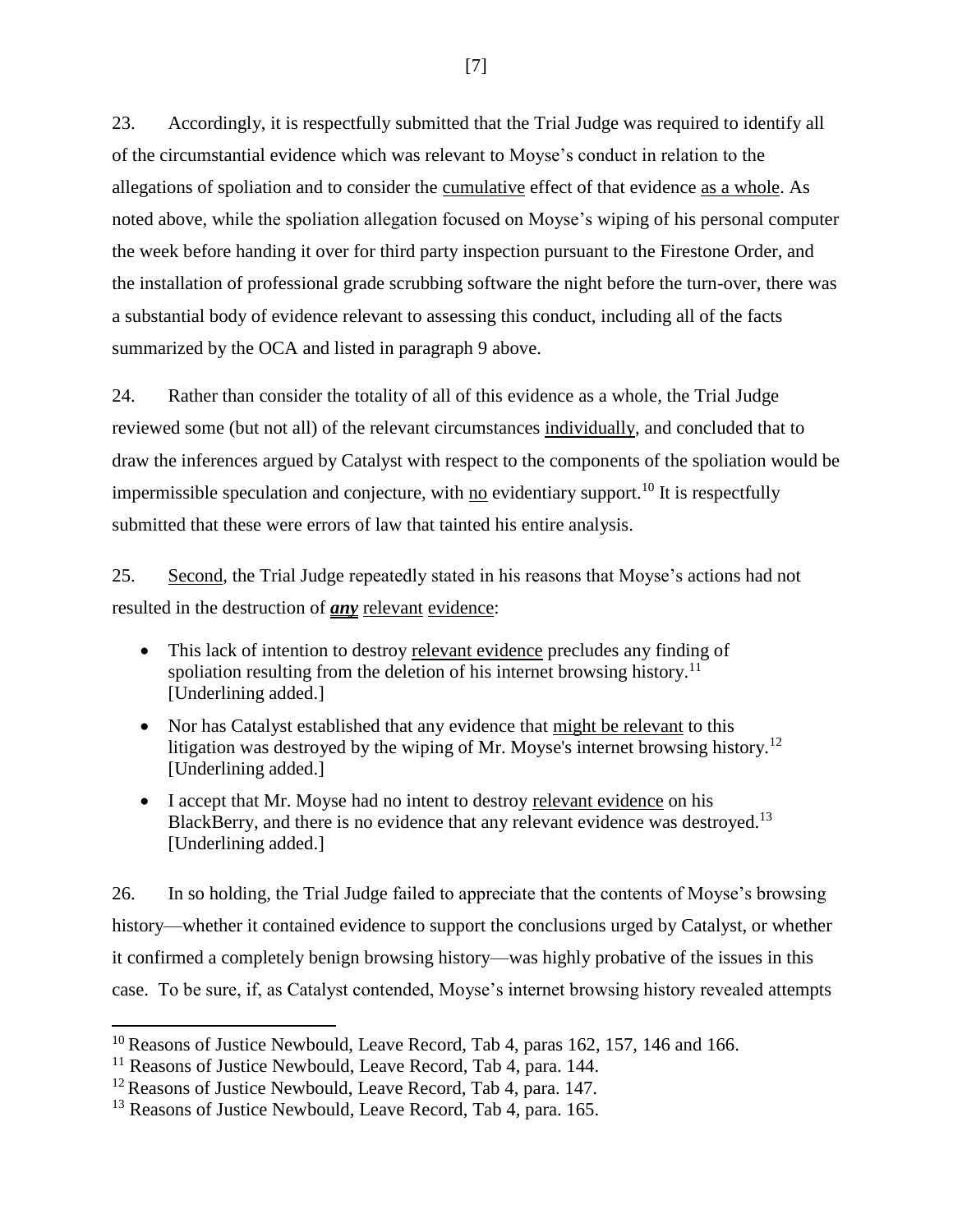by Moyse to access or to use confidential information belonging to Catalyst (through his Dropbox or otherwise), or to investigate ways to wipe ESI off his computer leading up to his installation of the Secure Delete scrubber, such evidence would have been very probative to the causes of action advanced by Catalyst and the assessment of Moyse's overall credibility. Conversely, if Moyse's browsing history did not reveal any inappropriate activity, this too would have been probative.

27. In other words, there is no doubt that the contents of Moyse's forever lost browsing history—inculpatory or benign—were relevant to the issues in the case at bar. This is supported by the reasoning set out in the recent Alberta Court of Queen's Bench case of *Gray v. McNeill*:

I find that Mary-Jane Gray's actions in erasing the laptop computer a few days before her examination amounted to spoliation. I heard from counsel that prior to the examination, counsel for both parties had come to an agreement that the laptop would be examined. Based on this, I find Mary-Jane engaged in a deliberate act to destroy evidence so that it was not available in the ongoing legal proceedings. She was not merely wiping evidence of Michelle Molly's private life but also evidence which could prove or disprove whether and when the 2011 Will was created on the laptop computer, the central issue in this case. It also potentially could have prevented the parties from the need to proceed to trial. The spoliation creates a presumption that the evidence on the computer would have been unfavourable to Mary-Jane.<sup>14</sup> [Underlining added.]

28. In considering this submission, it is respectfully submitted that Moyse's deletion of ESI from his computer was no trivial mistake. Litigants are entitled to advance cases based upon all of the relevant evidence—good, bad or indifferent to their competing positions. This makes intelligent analysis of the pros and cons of a party's position possible, and encourages a realistic assessment of a case—particularly one based upon circumstantial evidence—before trial. Similarly, courts are entitled to expect that cases be tried with the benefit of all of the relevant evidence that is reasonably available. In this case, this included Moyse's browsing history proximate to the key events that were in dispute.

29. In the case at bar, the parties had agreed to a court order for a full imaging of Moyse's computer in its entirety—unadulterated and undiminished by deletions unilaterally and secretly

<sup>14</sup> *Gray v. McNeill*, [2016] A.J. No. 1216 (Q.B), at para 125.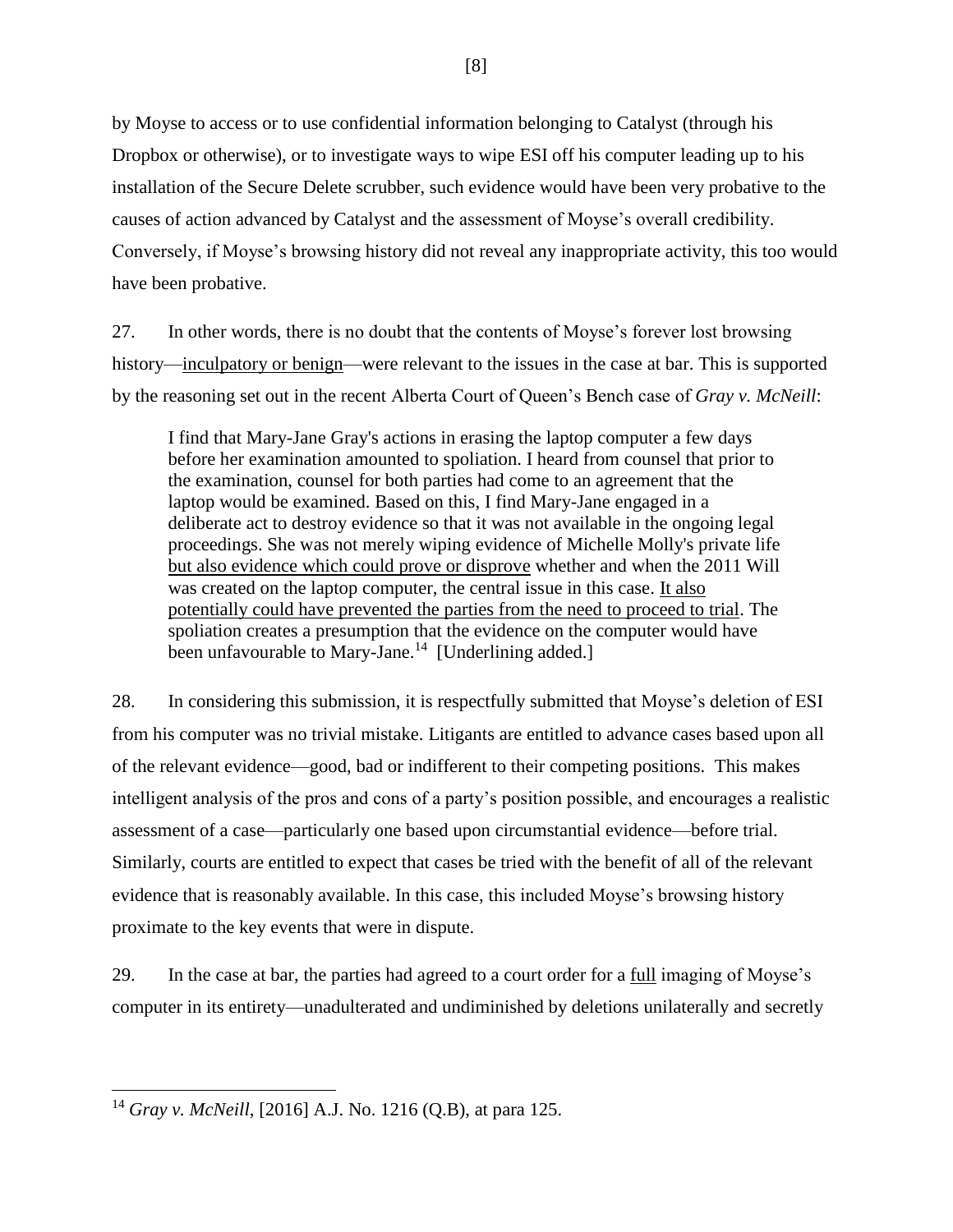decided upon by Moyse. As found by the OCA, Moyse's intentional deletion of ESI from his computer was a serious breach of the Firestone Order:

[52] The trial judge found that the appellant had made an unwarranted attack on the reputation and integrity of Mr. Moyse. He went on, however, to indicate, at para. 18:

However, the steps that Mr. Moyse took that he has readily acknowledged were mistakes, albeit with no intention to destroy any relevant evidence, must be considered in deciding what level of costs to be awarded to Mr. Moyse. In my view, it is a reason not to award costs on a substantial indemnity basis, and I award costs only on a partial indemnity basis.

[53] The characterization of some of Mr. Moyse's conduct as "mistakes" is charitable. This is particularly true in respect of his conduct when ordered by the court to turn his personal computer over to his lawyer so that it could be forensically examined. His decision to delete material from the computer without speaking to his lawyer and before turning the computer over to his lawyer was a serious breach of the court order, even given that he did not delete information relevant to the allegations.<sup>15</sup> [Underlining added.]

30. Instead of taking that breach into account, the Trial Judge appeared to accept the explanations proffered by Moyse that because the order in question did not expressly state that Moyse's computer must be turned over for forensic imaging "as is", it was reasonable and permissible for Moyse to decide for himself what parts of the ESI on his computer could be deleted.<sup>16</sup> This was wrong. The plain meaning and intent of paragraph 5 of the Firestone Order was that all of the ESI on Moyse's computer was relevant and must be made available to all parties for such use at trial as they deemed necessary.<sup>17</sup>

31. It was a fundamental error of law—not a factual finding—for the Trial Judge to fail to recognize the probative value of Moyse's browsing history, and the significance of Moyse's deletion of that ESI—whatever it would have shown.

32. Third, the Trial Judge wrongly imposed an onus on Catalyst to identify specific pieces of evidence lost as a result of the loss of ESI intentionally erased by Moyse's actions.

 $\overline{a}$ 

<sup>&</sup>lt;sup>15</sup> Reasons of the OCA, Leave Record, Tab 8, paras 52-53.

<sup>&</sup>lt;sup>16</sup> Reasons of Justice Newbould, Leave Record, Tab 4, paras 141-144.

<sup>&</sup>lt;sup>17</sup> Order of Justice Firestone, Leave Record, Tab 14; Reasons of the OCA, Leave Record, Tab 8, para. 53.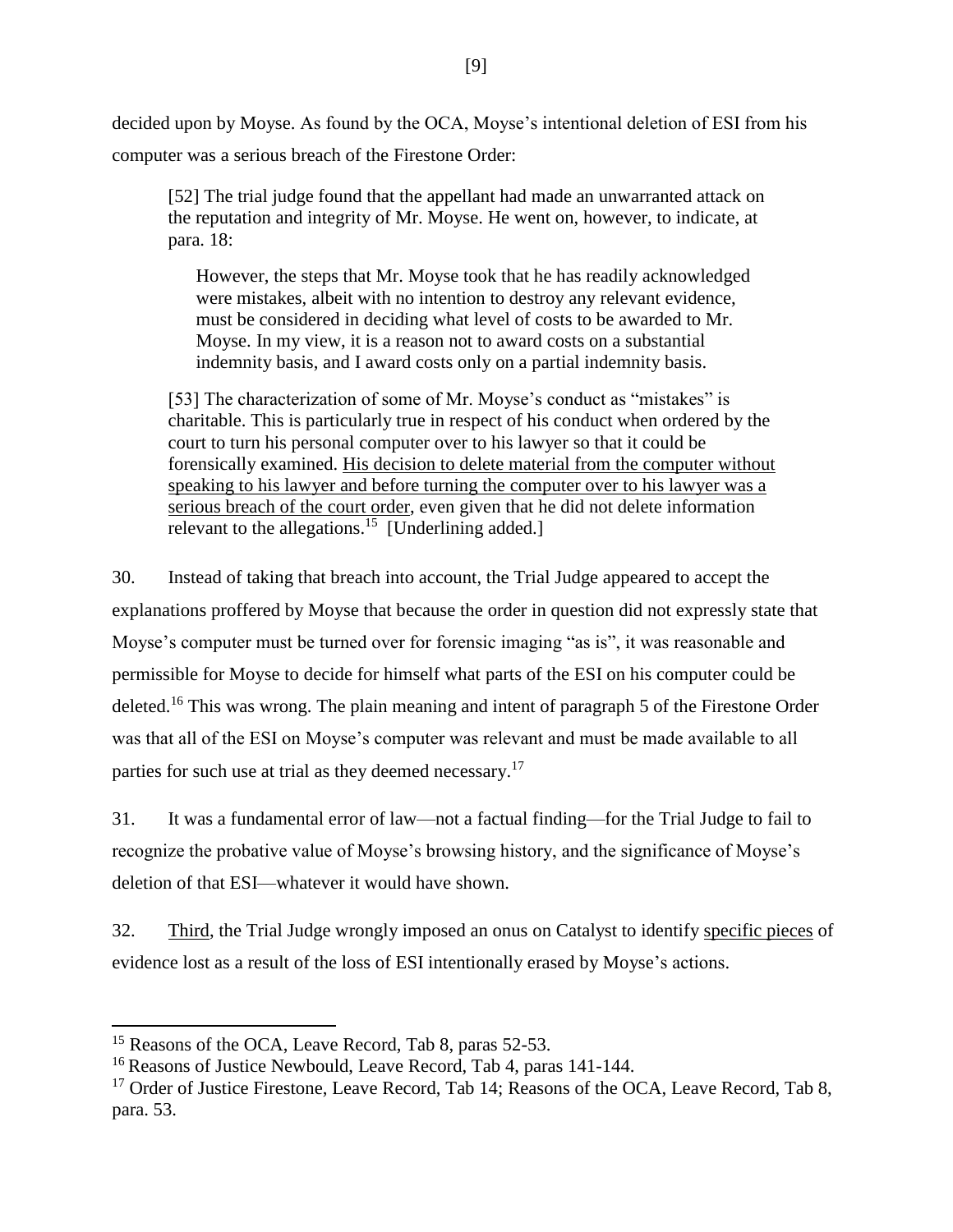33. The nature and significance of the onus imposed upon Catalyst is evident from the following passages in the Trial Judge's Reasons for Decision:

- Thus there must be specific evidence of a particular piece of evidence that was destroyed.<sup>18</sup> [Underlining added.]
- Catalyst has not established that Mr. Moyse looked at any documents in his Dropbox account dealing with Catalyst's WIND initiative or that he did so in order to discuss them with West Face. Nor has Catalyst established that any evidence that might be relevant to this litigation was destroyed by the wiping of Mr. Moyse's internet browsing history.<sup>19</sup> [Underlining added.]
- I accept Mr. Moyse's evidence as to why he deleted his internet browsing history. There is no evidence to contradict his statements as to why he deleted his internet browsing history.<sup>20</sup> [Underlining added.]
- Without cogent evidence that Mr. Moyse managed to remove from his computer the evidence that he had used the Secure Delete function, there is no cogent evidence that he used the Secure Delete program in the first place to delete any documents from his computer. I find that Catalyst has not established that Mr. Moyse used the Secure Delete program to delete to delete any relevant evidence.<sup>21</sup> [Underlining added.]
- In summary, I find that Catalyst has not established that Mr. Moyse intentionally destroyed evidence in order to affect the outcome of this litigation.<sup>22</sup> [Underlining added.]

34. The deletion of evidence by Moyse made it impossible to establish exactly what specific aspects of his browsing history evidence had been deleted. It is respectfully submitted that in the circumstances of this case—as will often be the case in spoliation involving intentional deletion of ESI—it was an error of law to impose this onus on Catalyst.

35. Fourth, it is respectfully submitted that the Trial Judge erroneously injected an unwarranted element of specific intent into step (4) of the framework articulated in paragraph [17](#page-5-0) above, rather than focusing upon the effects of Moyse's destruction of ESI and the recklessness of his conduct. In his reasons for judgment, the Trial Judge stated as follows:

I accept Mr. Moyse's evidence as to why he deleted his internet browsing history. **There is no evidence to contradict his statements as to why he deleted his** 

l

<sup>&</sup>lt;sup>18</sup> Reasons of Justice Newbould, Leave Record, Tab 4, para. 138.

<sup>19</sup> Reasons of Justice Newbould, Leave Record, Tab 4, para. 147.

 $20$  Reasons of Justice Newbould, Leave Record, Tab 4, para. 144.

 $21$  Reasons of Justice Newbould, Leave Record, Tab 4, para. 163.

 $22$  Reasons of Justice Newbould, Leave Record, Tab 4, para. 166.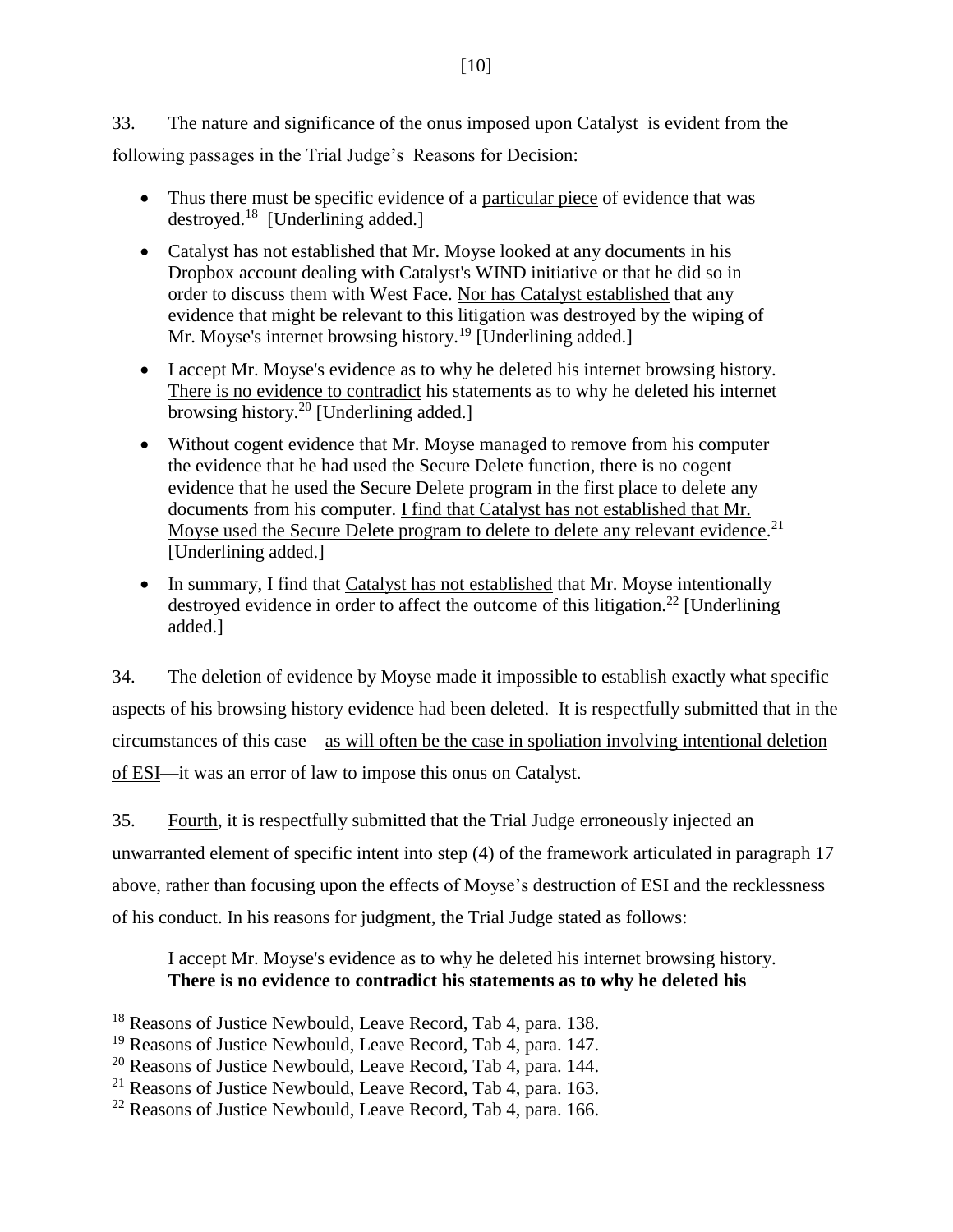# [11]

**internet browsing history**. He was a young man at the time who had a very close relationship with his girlfriend who is now his fiancée. He did not want his internet searching to become part of the public record. **In deleting this history, he did not intend to breach the order of July 16, 2014 or to destroy any evidence relevant to this litigation.** This lack of intention to destroy relevant evidence precludes any finding of spoliation resulting from the deletion of his internet browsing history.<sup>23</sup> [Emphasis added.]

36. It is respectfully submitted that this passage, read with the balance of the Trial Judge's reasons dealing with spoliation, reflects a holding by the Trial Judge that proof of spoliation requires subjective "specific intent" on the part of the alleged spoliator to act in a dishonest manner.

37. It is submitted that it is far from settled that the law requires specific, blameworthy intent to the degree required by the Trial Judge. It is further submitted that—regardless of where the onus lay—if Moyse acted in a manner that had the effect of destroying probative evidence, or was reckless as to whether his conduct caused that to occur, that is sufficient.

38. In considering whether, as a matter of law, proof of specific intent to the degree required by the Trial Judge is necessary to establish spoliation, it is respectfully submitted that principles in the criminal law and contempt of court case law are relevant.

39. In the criminal law context, specific intent offences require that the accused intend a particular consequence to satisfy the *mens rea* requirement for a finding of guilt. In contrast, "general intent" offences only require the performance of the illegal act and do not require that the accused intended any particular consequence or possessed actual knowledge of the consequences of his act. $24$ 

40. Proving specific intent is difficult because it requires evidence that a person intended to bring about a certain consequence with his or her actions. In *R. v. Tatton*, <sup>25</sup> Justice Moldaver explained that determining an accused's intention can be an obtuse exercise unless the accused engaged in conduct that was obviously intentional or reckless.

<sup>&</sup>lt;sup>23</sup> Reasons of Justice Newbould, Leave Record, Tab 4, para. 144.

<sup>24</sup> *R. v. Tatton*, 2015 SCC 33, at para. 26.

 $25$  2015 SCC 33, at para. 54.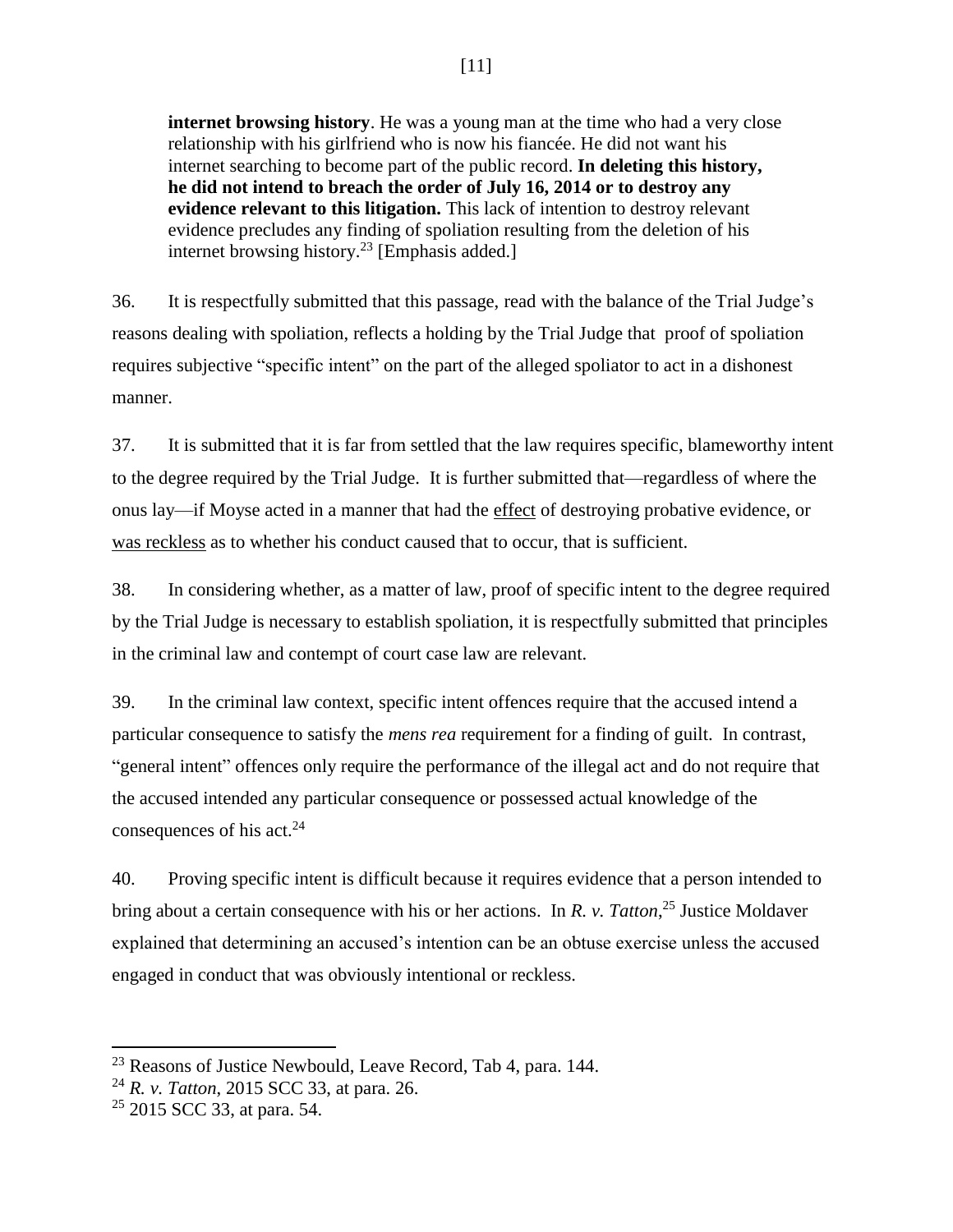41. In *Carey v. Laiken,* 2015 SCC 17, a recent decision determining what must be proved to establish civil contempt, this Court rejected the contemnor's argument that the evidence must show an intent to interfere with the administration of justice. At paragraph 38 of that decision this Court held that such a request raised the test "too high."

42. Like civil contempt, spoliation is intended to deter litigants from acting in a manner that undermines the civil litigation process. Litigants must be deterred from negligently destroying documents where the information could be relevant to pending or ongoing litigation. The logic for requiring a "general intent" standard for contempt applies with equal force to spoliation.

43. A requirement to prove specific dishonest intent for spoliation leads to the very mischief that the Supreme Court of Canada warned (in reasoning very apt to the case at bar) could flow from a heightened intention requirement for civil contempt:

[...] requiring contumacious intent would open the door to mistakes of law providing a defence to an allegation of civil contempt. It could also permit an alleged contemnor to rely on a misinterpretation of a clear order to avoid a contempt finding, which would significantly undermine the authority of court orders $26$ 

44. The Trial Judge's requirement that Catalyst prove that Moyse intentionally destroyed relevant evidence to affect the trial incentivizes those accused of spoliation to assert, as Moyse did in this case, an unverifiable "porn defence." Under such a subjective and totally uncorroborated defence, an alleged spoliator could always assert that he or she had a good faith intention to preserve relevant evidence, and that he or she only destroyed electronic data to hide evidence of visits to adult entertainment websites. The mischief of such a defence is that it is impossible to disprove, as the information in question was destroyed.

45. The above arguments were raised in the OCA, where Catalyst also noted the existence of Ontario decisions about spoliation that do not require proof of the type of blameworthy intent adopted by the Trial Judge. $27$ 

<sup>26</sup> *Carey v. Laiken,* 2015 SCC 17, at para. 42.

 $27$  Extracts from Catalyst factum in the OCA, Leave Record, Tab 20.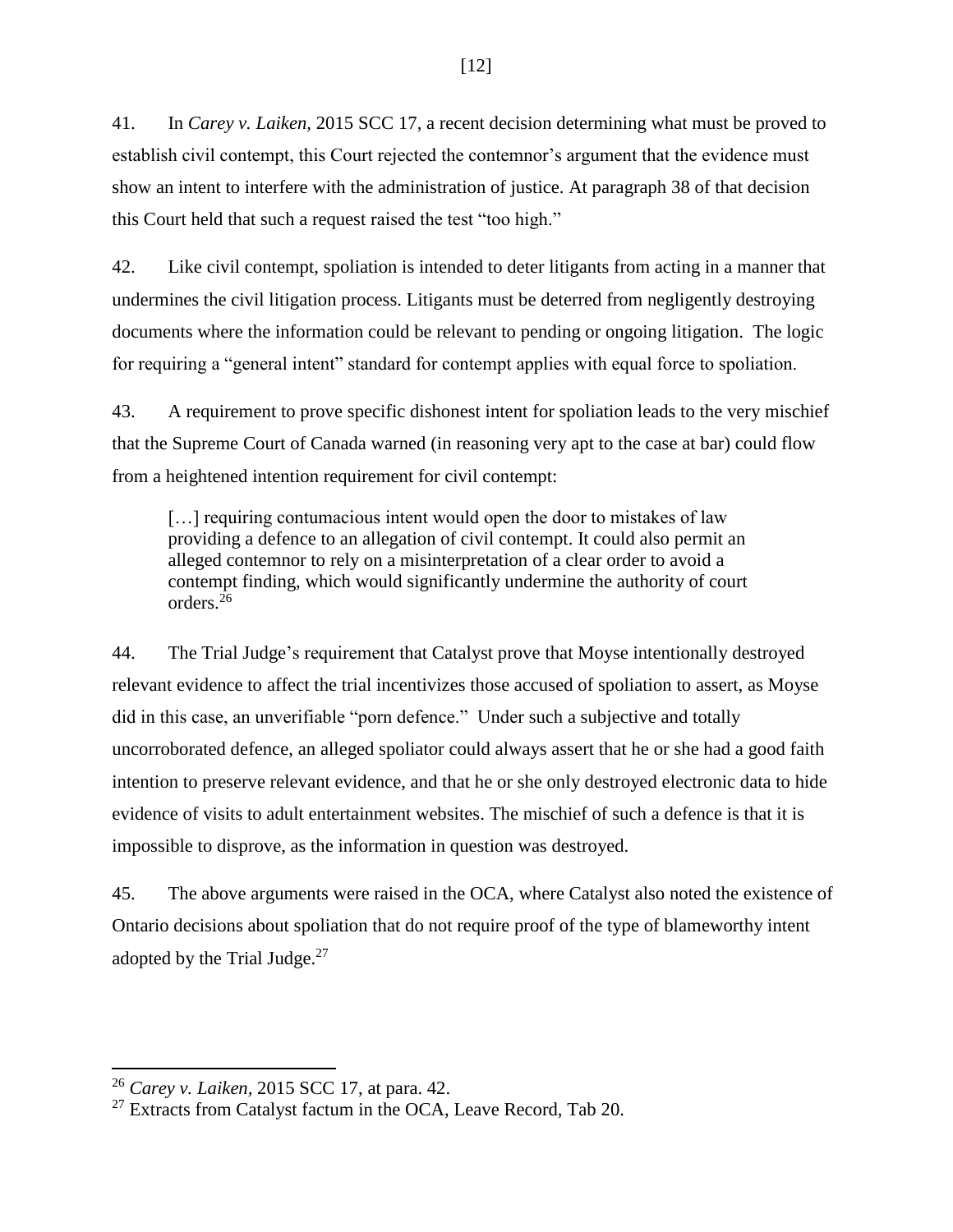46. In this regard, in *Cheung (Litigation Guardian of) v. Toyota Canada Inc.*, <sup>28</sup> Her Honour Justice Hoy (as she then was) concluded as follows:

As to whether any sanctions can be imposed for spoliation prior to trial in the absence of evidence of intentional destruction or alteration through bad faith, in reliance on the courts inherent jurisdiction, it seems to me that in appropriate circumstances the court should be able to impose such sanctions.

47. Similarly, in the case of *Dickson* v. *Broan-Nuton Canada Inc.*, 2007 Carswell Ont. 9931, Her Honour Justice Himel referred to differences in the Canadian jurisprudence, and was not satisfied that spoliation required proof of the type of blameworthy intent to the degree applied in some of the cases:

**40** The Court of Appeal in *Spasic* referred to a decision of the Divisional Court, *Rintoul v. St. Joseph's Health Centre*, [1998] O.J. No. 4074 (Div. Ct.), which stated that "the foreseeable trend is to view 'spoliation' as an evidentiary rule that raises a presumption, and not as a stand-alone independent tort." This approach has been followed in *Cheung v. Toyota Canada Inc.* [2003] O.J. No. 411 (Sup. Ct. Jus.), *Drouillard v. Cogeco Cable Inc.*, [2005] O.J. No. 3166 (Sup. Ct. Jus.), and *Carrel v. Randy Laur Burner Service*, [2004] O.J. No. 70, 2004 CarswellOnt 66(Sup. Ct. Jus.).

**41** It appears that a slightly different approach to the spoliation of evidence issue has been advanced in the province of British Columbia. The plaintiff cites *Dyk v. Protec Automotive Repairs*, 1997 CarswellBC 1872 (B.C.S.C) where the court found that the destruction of evidence must be "indicative of fraud or an intent to suppress the truth" for the spoliation inference to apply: see para. 11. The requirement of an "intention to suppress the truth" was adopted in *Burrill v. Ford Motor Co. of Canada Ltd.*, [2006] O.J. No. 4059, 2006 CarswellOnt 6218 (Sup. Ct. Jus.). The plaintiff argues that the spoliation inference should not apply in this case since there is no evidence of a fraudulent intention or an intention to suppress the truth.

**42** I am not convinced that the Ontario jurisprudence requires evidence of an intention to defraud in order for the spoliation inference to apply. The Ontario Court of Appeal did not discuss these requirements in *Spasic* and the decision in *Burrill* appears to have imported the concept from the British Columbia case law. [Underlining added.]

 $28$  2003 O.J. No. 411 (S.C.J.), at para. 23 (underlining added).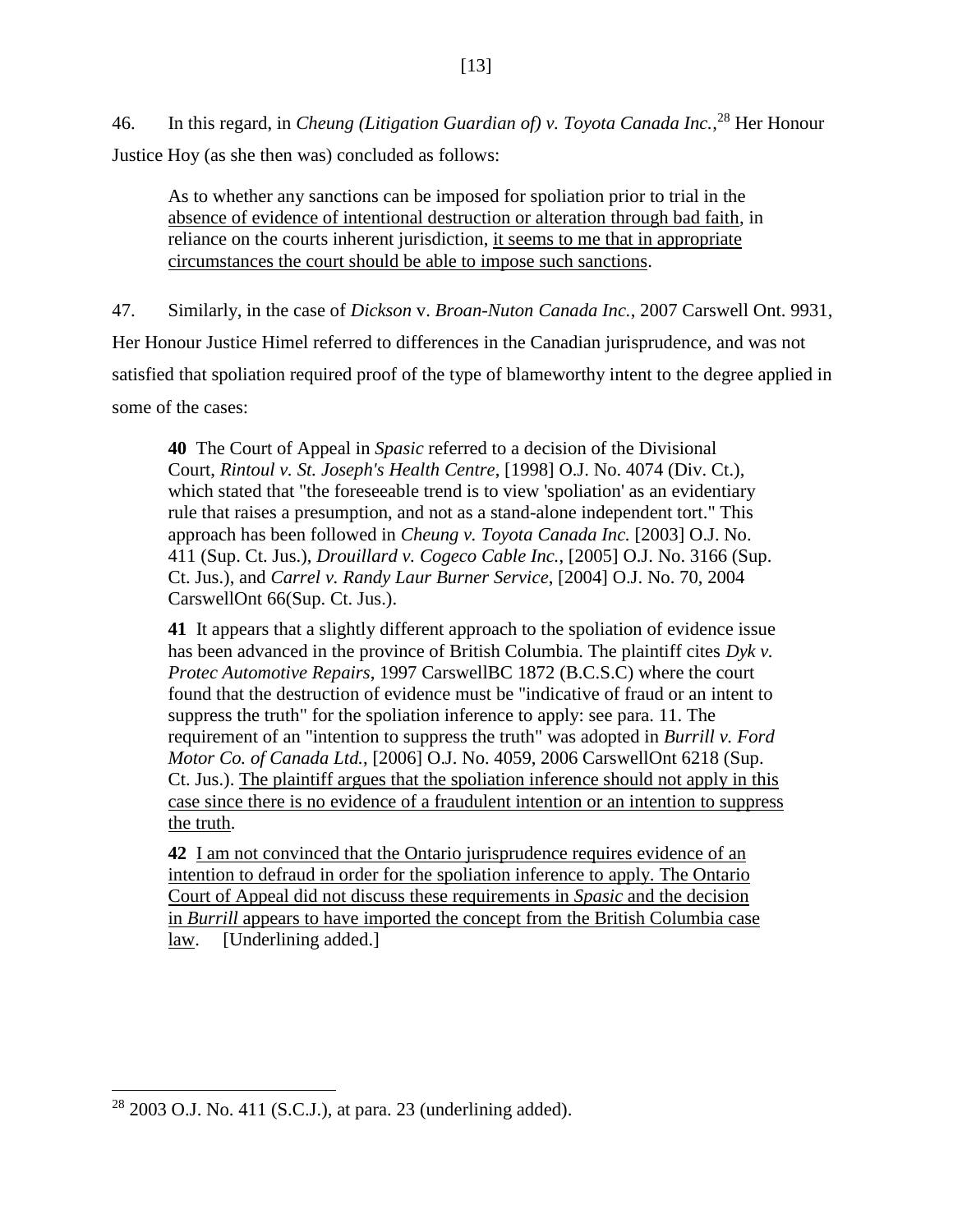48. In the result, as recognized in paragraphs 98-99 of the factum filed on Moyse's behalf in the  $OCA<sup>29</sup>$  there are conflicting cases as to the level and specificity of wrongful intent required to establish spoliation.

49. The conflicts and uncertainty in the Canadian law about this issue are not unique.

50. In the United States there is a substantial body of jurisprudence which suggests that a lesser degree of intent is sufficient to establish spoliation.

51. In one of the leading American cases dealing with electronic spoliation, *Zubulake v. UBS Warburg LLC*, the plaintiff sought an adverse inference instruction to be given to the jury after evidence appeared to have been destroyed by the defendant. Prior to the commencement of litigation, the defendant's in-house counsel instructed its employees to preserve some documents, but not back up tapes. Other employees ignored the instructions given and failed to retain relevant emails, even after the litigation commenced.<sup>30</sup>

52. The Court determined that the elements of the test for spoliation were as follows:

- (1) The destroyed evidence is "relevant" to the party's claim or defence such that a reasonable trier of fact could find that it would support that claim or defence;
- (2) The party having control over the evidence had an obligation to preserve it at the time it was destroyed; and
- (3) The party destroyed the evidence with a "culpable state of mind".

53. The test in *Zubulake* is largely the same as that used by the Trial Judge in the case at bar. However, under *Zubulake*, negligence is sufficient to establish a "culpable state of mind":

In this circuit, **a "culpable state of mind" for purposes of a spoliation inference includes ordinary negligence**. [Emphasis added, footnotes omitted.]<sup>31</sup>

54. In *Residential Funding Co. v. DeGeorge Financial Corp.*, 306 F.3d 99 (USCA, 2nd Circuit 2002), the Second Circuit of the Court of Appeals affirmed that a culpable state of mind is established by showing that evidence was "destroyed knowingly, even without intent to

 $\overline{\phantom{a}}$  $29$  Extract from Moyse factum before the OCA, Leave Record, Tab 21.

<sup>30</sup> *Zubulake v. UBS Warburg LLC*, 229 FRD 422 (SDNY, 2004) at para 1 (*Zubulake*).

<sup>31</sup> *Zubulake*, at para. 7.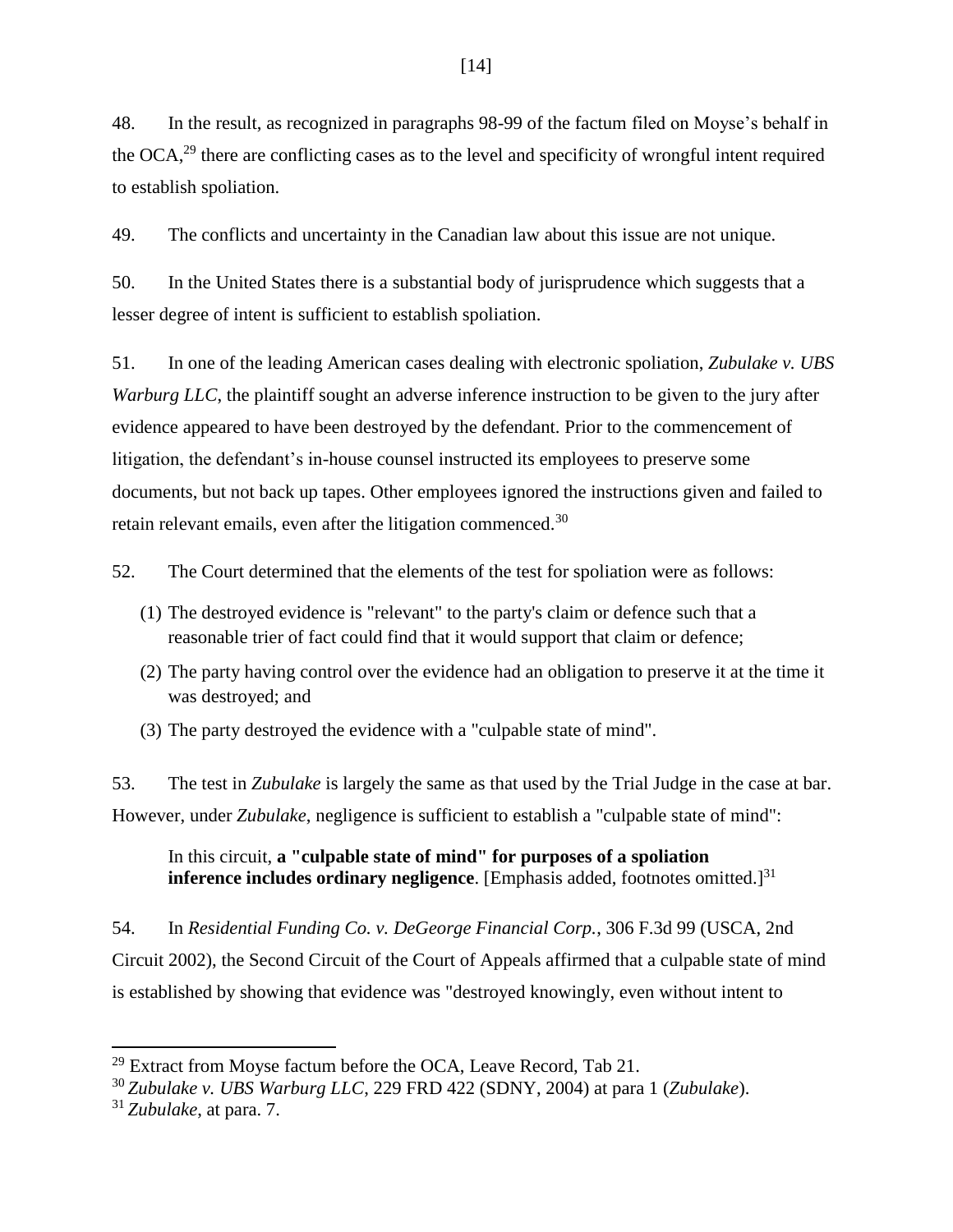[breach a duty to preserve it], or negligently." The Court's reasoning is based on the premise that "each party should bear the risk of its own evidence":

It makes little difference to the party victimized by the destruction of evidence whether that act was done willfully or negligently. The adverse inference provides the necessary mechanism for restoring the evidentiary balance. The inference is adverse to the destroyer not because of any finding of moral culpability, but because the risk that the evidence would have been detrimental rather than favorable should fall on the party responsible for its loss.<sup>32</sup>

55. These cases conclude that it is not necessary to prove specific intent to dishonestly destroy evidence to establish spoliation. To impose such a requirement would severely hamper the purpose behind the doctrine of spoliation. The Court's observation in *Zubulake*, where spoliation was found on the basis of the defendant's failure to preserve relevant documents, applies to the current case:

At the end of the day, however, the duty to preserve and produce documents rests on the party. Once that duty is made clear to a party, either by court order or by instructions from counsel, that party is on notice of its obligations and acts at its own peril.<sup>33</sup>

56. In *The Pension Committee of the University of Montreal Pension Plan v. Bank of America Securities LLC et al*., 685 F.Supp 2d 456 (SDNY, 2010), the judge who heard *Zubulake* revisited her conclusions regarding the mental culpability required to establish spoliation, and confirmed that specific dishonest intent was unnecessary.

57. While there is another body of law in the United States that holds that a higher standard of specific intent is required, numerous academic writings on spoliation in the context of  $ESI<sup>34</sup>$ show the intensity of the debate about these principles and the absence (as in Canada) of a definitive pronouncement on this issue from the highest court in that country.

58. It is further submitted that the Trial Judge's analysis of subjective, specific intent is further flawed by a misapprehension of the legal effect and interpretation of the consent order

l

<sup>32</sup> *Residential Funding Co. v. DeGeorge Financial Corp.*, 306 F.3d 99 (USCA, 2nd Circuit 2002), citing *Turner v. Hudson Transit Lines Inc.*, 142 FRD 68, 75 (SDNY, 1991). <sup>33</sup> *Zubulake*, at para. 11.

<sup>&</sup>lt;sup>34</sup> See list of U.S. articles, Affidavit of N. Reinkeluers, Leave Record, Tab 22, at Exhibits "H and  $T$ .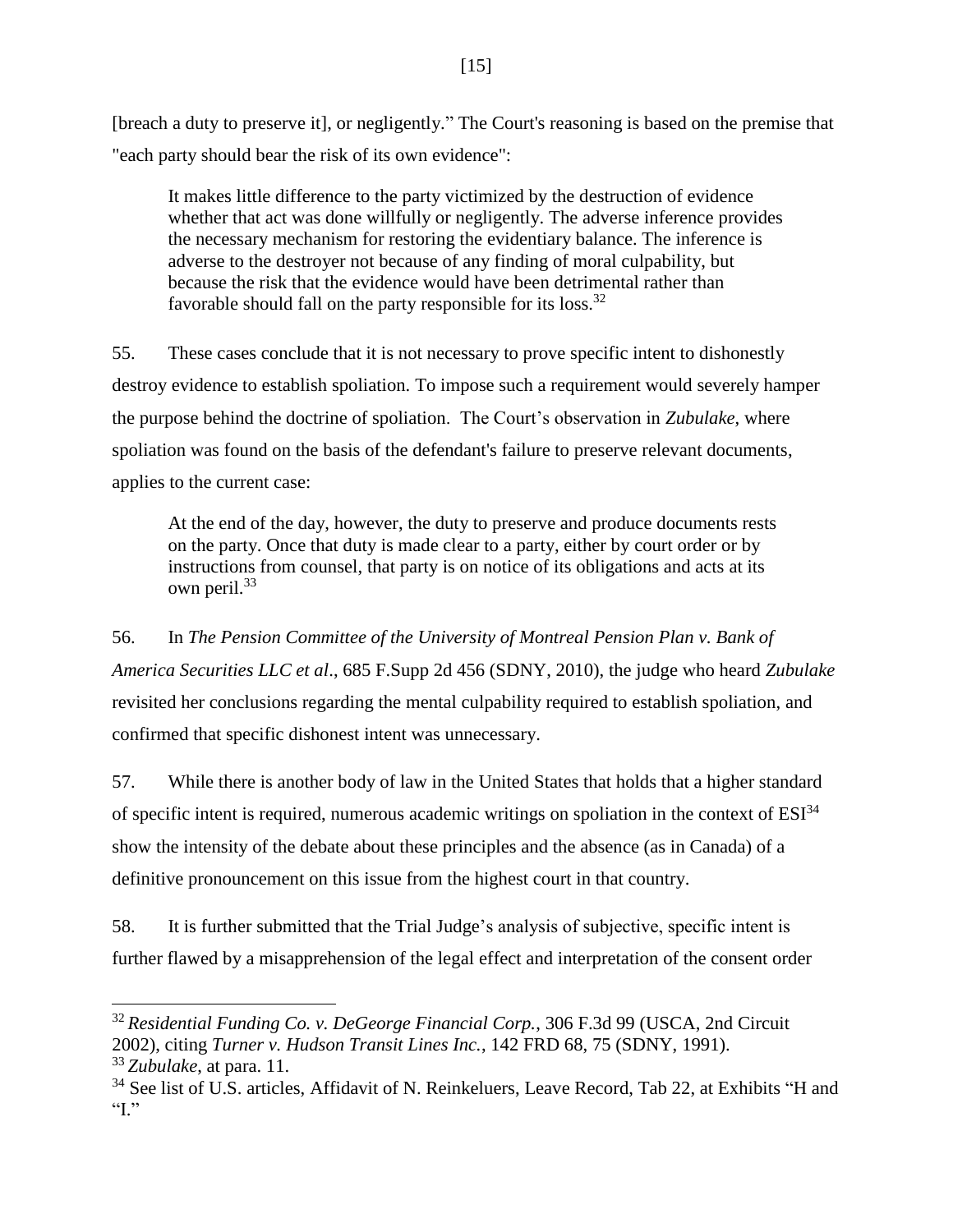referred to above. As noted previously, on July 16, 2014, Moyse consented to the Firestone Order that required him to preserve his electronic records, including on his personal electronic devices, pending the creation of a forensic image of those devices. The Firestone Order was intended to prevent Moyse from destroying evidence of his electronic conduct in the months spanning his first meeting with West Face and the commencement of the action given that it had already been established that Moyse had communicated Catalyst's confidential information (the investment memos) to West Face.

59. Instead, after consenting to the Firestone Order, Moyse committed the very act Catalyst was seeking to prevent: he intentionally deleted his internet browsing history, launched a program to wipe all traces of his browsing history from his hard drive and cleaned his computer's registry. As found by the OCA, this conduct was a serious breach of the Firestone Order.<sup>35</sup> Contrary to Justice Newbould's apparent acceptance of Moyse's alleged mistake about this order, and his conclusion that any finding of spoliation would be impermissible speculation, it is submitted that this conduct alone was sufficient to ground a finding of spoliation. In *Zubulake*, the Court found spoliation after a defendant issued an incomplete litigation hold. In this case, Moyse's misconduct was far more severe: he intentionally deleted electronic records in the face of the Firestone Order and launched a military-grade scrubber the night before his computer was to be forensically imaged pursuant to that order. As the U.S. Second Circuit Court of Appeals held in *Residential Funding*, *supra*, an adverse inference is justified to restore the evidentiary balance.

60. It is submitted that, for all intents and purposes, the combined impact of the legal errors committed by the Trial Judge emasculated the principles of spoliation. It is further submitted that applying the spoliation framework in this manner—in cases involving the destruction of ESI—has a wide ranging impact on all cases where ESI is important to the decision-making process of the trier of fact.

61. This is because of the nature of the evidence in issue: once altered or destroyed, certain types of electronic records and data cannot be reconstructed. This is exactly what happened in

 $\overline{\phantom{a}}$ 

[16]

<sup>&</sup>lt;sup>35</sup> Reasons of the OCA, Leave Record, Tab 8, at para. 53.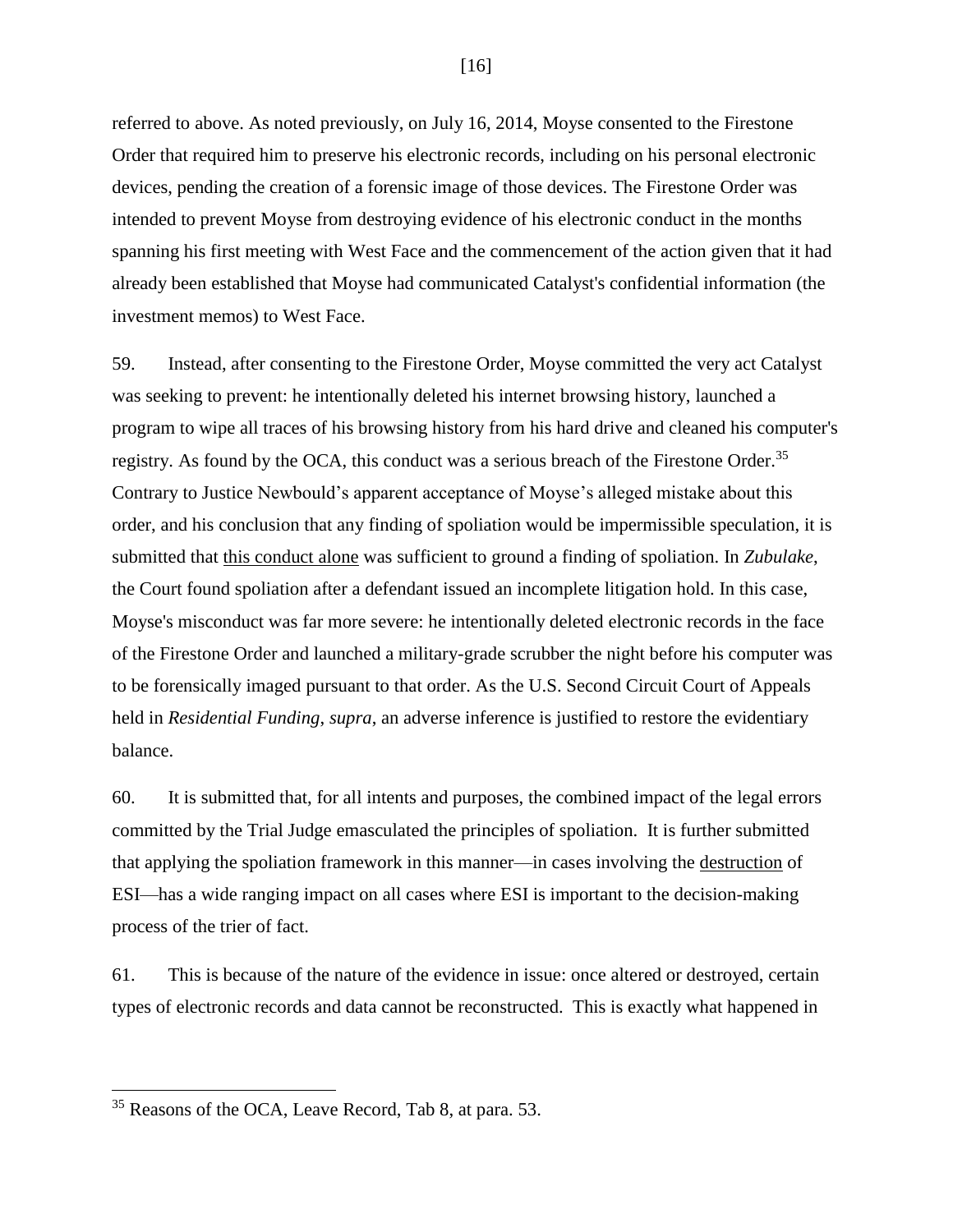this case. Neither Catalyst nor the court can ever determine what electronic evidence was destroyed.

# **B. The Ontario Court of Appeal Did Not Address the Above Legal Issues**

62. On March 23, 2018, the OCA issued reasons for its decision to dismiss Catalyst's appeal from the trial decision dismissing its claims.<sup>36</sup>

63. The OCA's reasons referred to the Trial Judge's examination of the evidence relating to Moyse's conduct, and to the onus placed on Catalyst by the Trial Judge, referred to above:

The trial judge examined the evidence at length, particularly as it related to the allegation that Mr. Moyse had deliberately deleted material from his personal computer and installed programming to hide that deletion and prevent any recovery of the material. In the end, the trial judge accepted Mr. Moyse's explanations for what he had done, and concluded that it could not be established that Mr. Moyse had actually used the programs he had installed on the computer to hide the deletions.  $37$ 

64. Against this backdrop, the OCA did not deal with any of the errors of law which Catalyst argued had been committed by the Trial Judge in his disposition of the spoliation issues at trial.

65. Rather, the Court was of the view that the Trial Judge's finding of fact that no relevant evidence had been destroyed was determinative, and made it unnecessary to deal with the legal issues sought to be raised:

[44] Counsel argued that the trial judge erred in holding that an adverse evidentiary inference could be drawn against the respondents as a result of Mr. Moyse's destruction of relevant evidence only if the appellant established that Mr. Moyse and/or West Face destroyed that evidence for the specific purpose of affecting the outcome of the litigation. Counsel submitted that the adverse inference was appropriately drawn if relevant evidence was destroyed in the face of pending or reasonably foreseeable litigation.

[45] The appellant's argument faces an insurmountable factual hurdle. Any inference that may be drawn against the respondents can arise only after a finding that Mr. Moyse destroyed relevant evidence. The trial judge found as a fact that Mr. Moyse did not destroy relevant evidence (paras. 147, 165). The appellant has not established any basis upon which this court can interfere with that factual finding. That finding puts an end to any argument that Mr. Moyse's deletion of

<sup>&</sup>lt;sup>36</sup> Leave Record, Tab 8.

 $37$  Reasons of the OCA, Leave Record, Tab 8, at para. 26 (underlining added).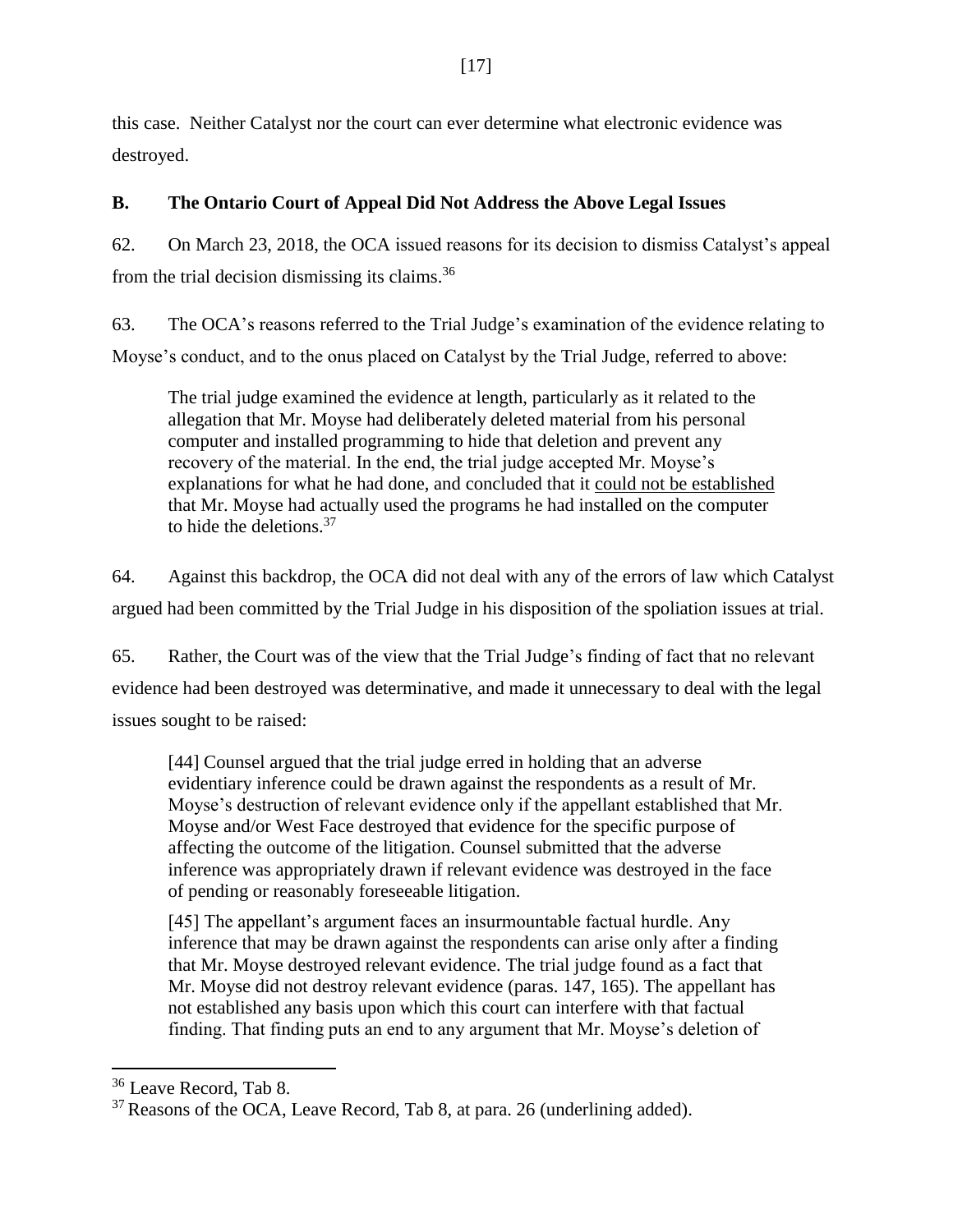data from his computer and cellphone supports an adverse inference against Mr. Moyse or West Face.

[46] As this argument runs aground on the trial judge's factual finding, we need not consider the merits of the substance of the argument. We should not be taken as agreeing that the appropriate evidentiary approach to evidence that a party to a proceeding destroyed relevant evidence should be functionally different from the approach to be taken to other kinds of circumstantial evidence.<sup>38</sup>

66. It is respectfully submitted that the OCA fell into the same errors made by the Trial Judge. For the reasons set out above, it is respectfully submitted that the contents of Moyse's browsing history was relevant—whatever it would have shown if not destroyed—and the parties and the Court were improperly deprived of that evidence by Moyse's conduct.

67. Moreover, it is respectfully submitted that the OCA dealt with the spoliation issues in the wrong order. Before relying upon any findings by the Trial Judge, it is respectfully submitted that the OCA should have first considered the legal arguments as to whether the Trial Judge had made those findings as a result of applying the wrong legal principles. If so, the resulting "findings" were flawed and could not shield the decision of the Trial Judge from appellate review.

68. In the result, none of the legal issues raised in relation to spoliation were dealt with on the merits by the OCA. It is submitted that it was erroneous for the OCA to have failed to do so and that this result implicitly rewards Moyse for the "serious breach" of the Firestone Order which the OCA found had occurred.

# **C. PUBLIC IMPORTANCE**

 $\overline{\phantom{a}}$ 

69. Spoliation is an area of the law which has become increasingly important in recent years. Within a general framework of principles, differences and uncertainties exist as to the applicable legal tests which should be applied to determine, in a given case, whether spoliation has occurred, and as to the appropriate principles in relation to intent, causation and onus of proof.

70. While the principles of spoliation have their origins over 100 years ago, the context in which such principles arise has changed dramatically over the past 25 years. During this period,

<sup>38</sup> Reasons of the OCA, Leave Record, paras. 43-46 (footnote omitted).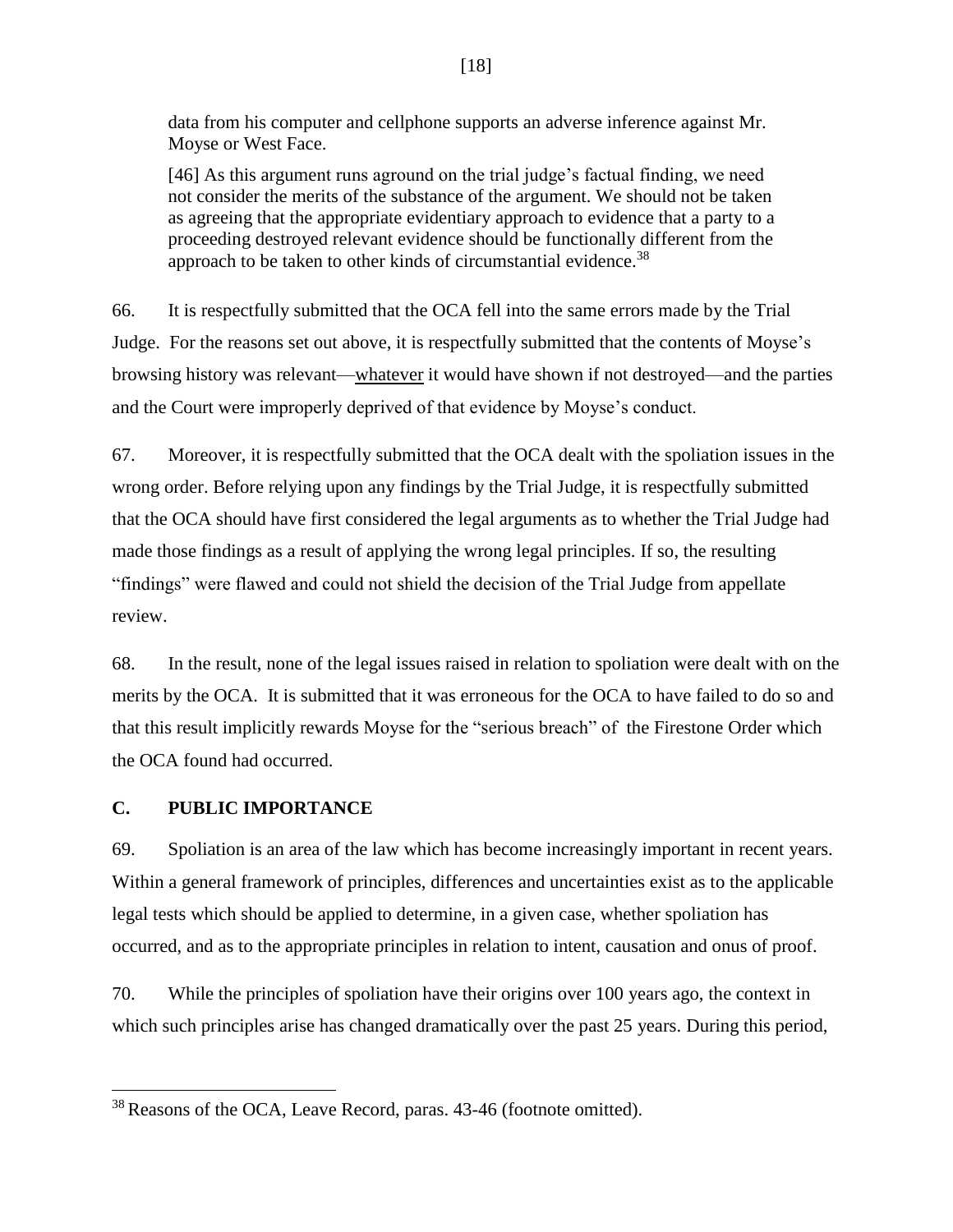the use and relevance of electronic evidence has become more and more prevalent and increasingly important.<sup>39</sup>

71. In today's business environment, the use and storage of electronic data and records have become dominant. Moreover, such records—and their evidentiary significance—are materially different from hard copy records and other physical evidence which traditionally has been the context in which spoliation issues have been decided.

72. In recent years, there have been a large number of spoliation cases decided across Canada at various levels of Provincial Courts.<sup>40</sup> Over 30 cases dealing with spoliation and ESI were cited in the facta filed with the OCA, but only one was decided by the Supreme Court of Canada: *St. Louis v. R.* (1896), 25 S.C.R. 649. This 1896 case has been described in some of the current case law as being the leading spoliation authority at the Supreme Court of Canada level. Since 1896, the Supreme Court of Canada has granted leave to appeal in one case directly involving the existence of the tort of spoliation, but that case was settled and the appeal never proceeded: *Endean v. Canadian Red Cross*, [1998] SCCA No. 260 (SCC Case No. 266679). In addition, there has been a plethora of case comments and publications by the legal profession in Canada reflecting the increasing importance of ESI.<sup>41</sup>

73. In the United States, although differences remain in the case law at the Federal Appellate levels, several Courts have conducted detailed reviews and analyses of the principles that are appropriate where spoliation issues arise in respect of electronic evidence.<sup>42</sup>

74. The case at bar provides an opportunity for the Supreme Court of Canada to consider and provide an overall legal framework to determine issues of spoliation in cases involving ESI. This would benefit Courts, legal counsel and litigants across Canada. Such guidance could include answers to the following questions:

 $\overline{a}$ 

<sup>39</sup> Affidavit of N. Reinkeluers, Leave Record, Tab 22, at paras 7-9, Exhibits "D"-"G".

 $40$  Affidavit of N. Reinkeluers, Leave Record, Tab 22, at Exhibit "B".

<sup>&</sup>lt;sup>41</sup> Affidavit of N. Reinkeluers, Leave Record, Tab 22, at Exhibits "C"-"G".

<sup>&</sup>lt;sup>42</sup> Affidavit of N. Reinkeluers, Leave Record, Tab 22, at Exhibits "H and "I".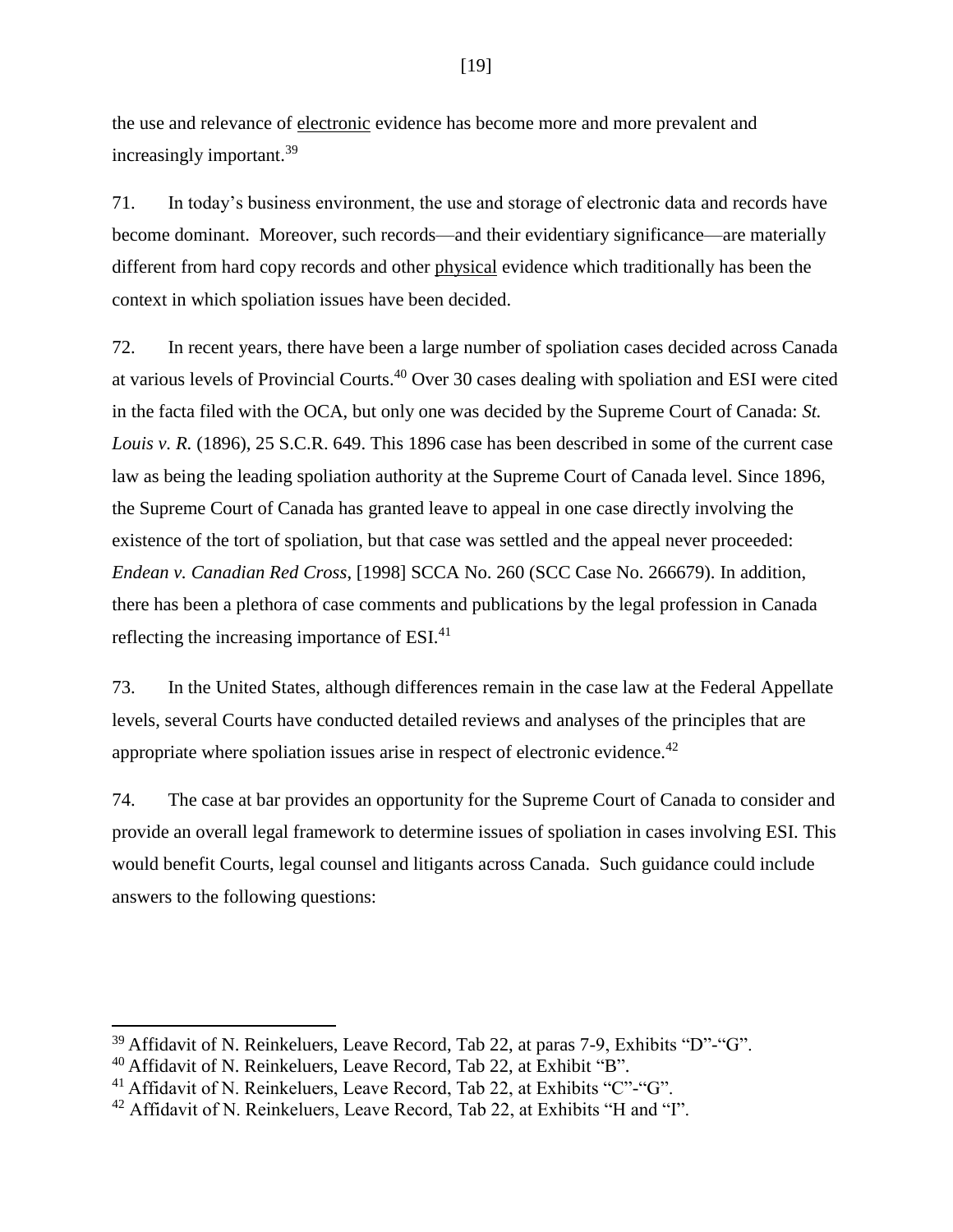- (1) Are trial judges required to consider the cumulative effect of the circumstantial evidence regarding the conduct of the spoliator upon the general framework applicable to spoliation?
- (2) Where ESI has been lost through intentional misconduct of the alleged spoliator and cannot be recovered, is it appropriate to impose an onus on the party alleging spoliation to demonstrate the loss of a particular piece of evidence, or should relevance be presumed?
- (3) What are the appropriate principles to apply where the alleged spoliator has intentionally destroyed ESI in violation of a Court order requiring that it be forensically imaged for use at trial?
- (4) What is the requisite level of intent required where ESI has been intentionally destroyed? Is it necessary to show wilful, specific intent to act dishonestly, or does gross negligence or recklessness suffice?

# PART **IV — SUBMISSION ON COSTS**

75. In the event leave to appeal is granted, Catalyst submits that the costs of this application and the costs orders made by the courts below should be dealt with by the panel of the Court hearing the appeal on the merits.

# PART V — ORDER SOUGHT

- 76. The Applicant seeks:
	- (a) an order extending the time for filing this application for leave to appeal, and
	- (b) an order granting leave to appeal from the decision and orders of the Ontario Court of Appeal herein, with the costs of this application and of the proceedings below to be determined by the panel of this Court hearing the appeal, if leave is granted.

# **ALL OF WHICH IS RESPECTFULLY SUBMITTED this 8th day of August, 2018.**

Aal fo: David C. Moore n  $\mathcal{M}$ <sup> $\sim$ </sup> Kenne  $\mathbb{R}$ G. G. Jones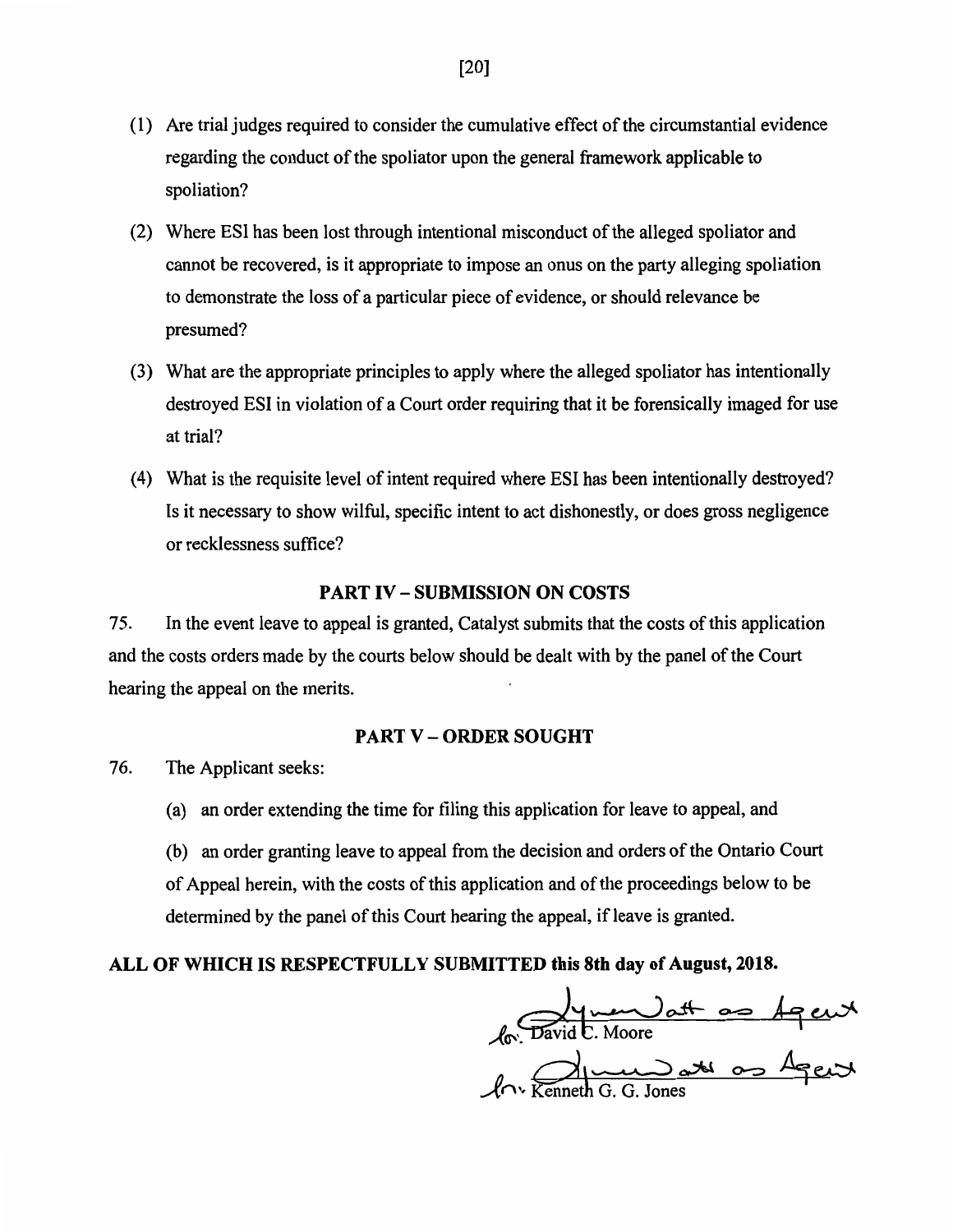Moore Barristers P.C. 393 University Avenue, Suite 1600 Toronto, Ontario M5G 1E6 T. 416-581-1818 F. 416-581-1279

E. [david@moorebarristers.ca](mailto:david@moorebarristers.ca)

E. [kenjones@moorebarristers.ca](mailto:kenjones@moorebarristers.ca)

**Counsel for the Applicant**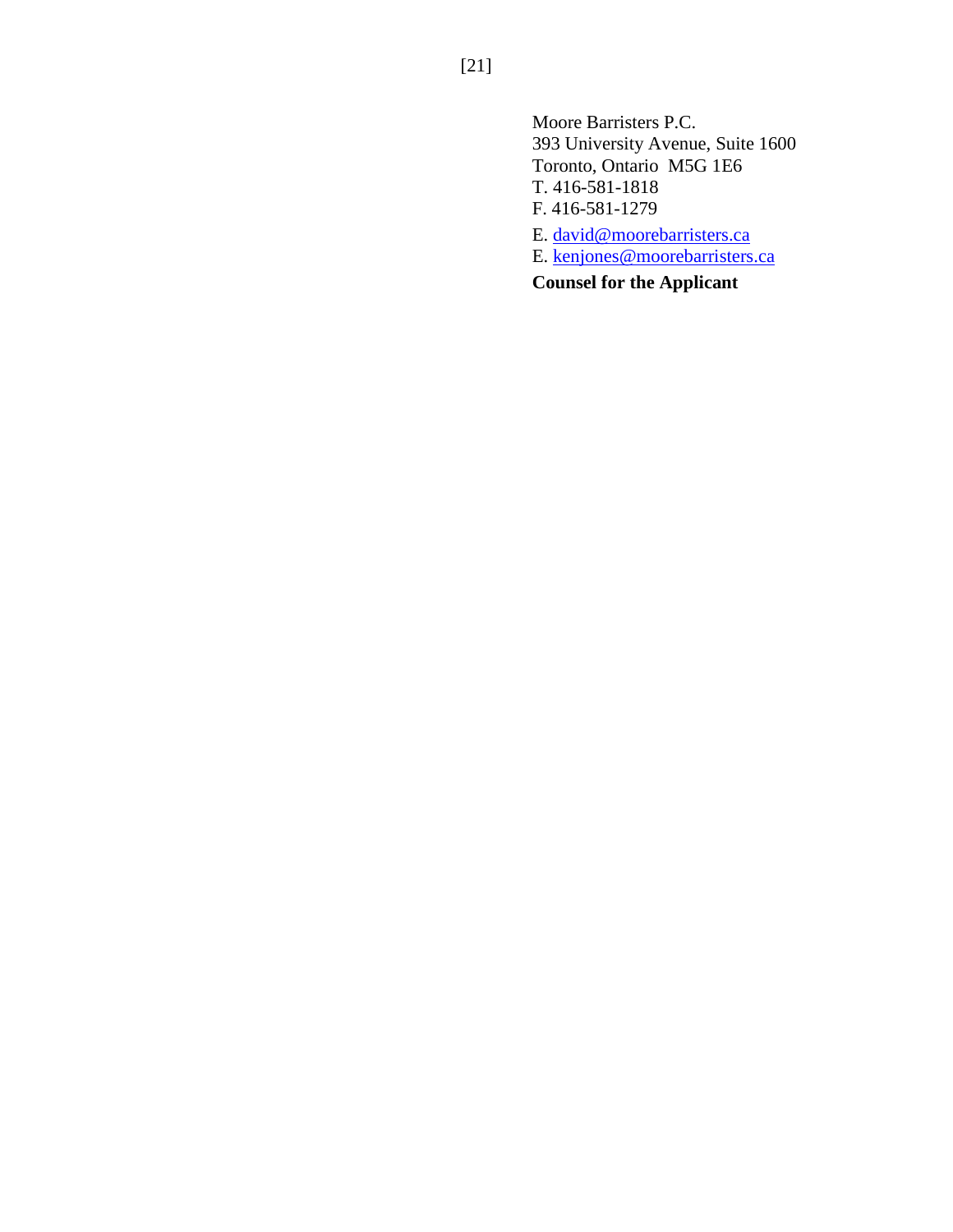# **PART VI – TABLE OF AUTHORITIES**

| <b>Authority</b>                                                                        | Para. Nos. |
|-----------------------------------------------------------------------------------------|------------|
|                                                                                         |            |
| Cheung (Litigation Guardian of) v. Toyota Canada Inc. (2003), 29 CPC (5th) 267 (SCJ) 46 |            |
|                                                                                         |            |
|                                                                                         |            |
|                                                                                         |            |
|                                                                                         |            |
|                                                                                         |            |
| Nova Growth Corp. et al. v. Andrezej Roman Kepinski, 2014 ONSC 276317                   |            |
|                                                                                         |            |
|                                                                                         |            |
| Residential Funding Co. v. DeGeorge Financial Corp., 306 F.3d 99 (USCA, 2nd Circuit     |            |
|                                                                                         |            |
| The Pension Committee of the University of Montreal Pension Plan v. Bank of America     |            |
| Zubulake v. UBS Warburg LLC, 229 FRD 422 (SDNY, 2004)51, 52, 53, 55, 59                 |            |